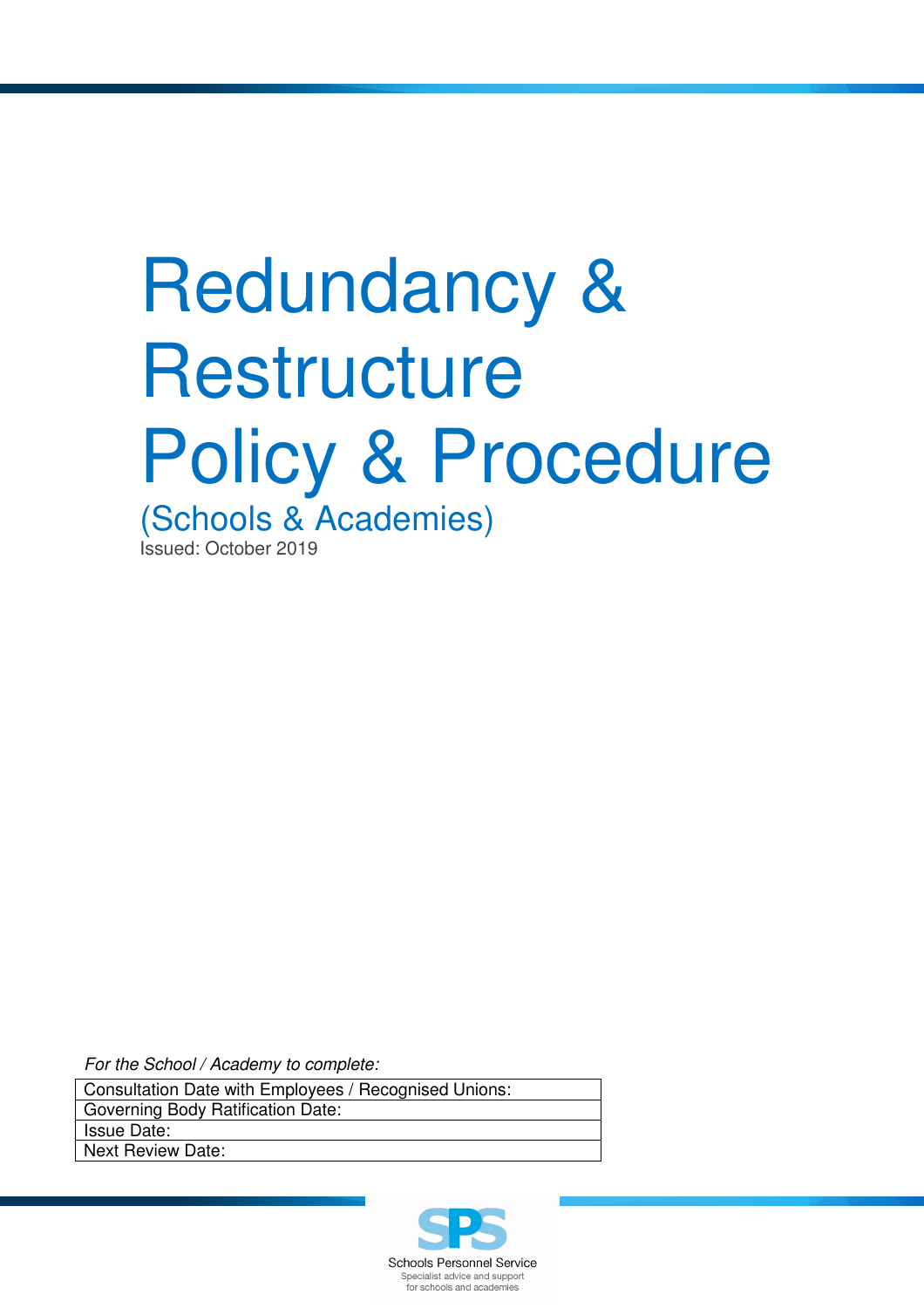

# **Contents**

| 2 Scope 4                                                                          |  |
|------------------------------------------------------------------------------------|--|
|                                                                                    |  |
|                                                                                    |  |
|                                                                                    |  |
|                                                                                    |  |
|                                                                                    |  |
|                                                                                    |  |
|                                                                                    |  |
|                                                                                    |  |
|                                                                                    |  |
|                                                                                    |  |
|                                                                                    |  |
|                                                                                    |  |
|                                                                                    |  |
|                                                                                    |  |
|                                                                                    |  |
|                                                                                    |  |
|                                                                                    |  |
|                                                                                    |  |
|                                                                                    |  |
|                                                                                    |  |
|                                                                                    |  |
|                                                                                    |  |
|                                                                                    |  |
|                                                                                    |  |
|                                                                                    |  |
|                                                                                    |  |
|                                                                                    |  |
|                                                                                    |  |
| 29 Considerations for Employees on maternity, adoption and shared parental leave16 |  |
|                                                                                    |  |
|                                                                                    |  |
|                                                                                    |  |
|                                                                                    |  |
|                                                                                    |  |
|                                                                                    |  |
|                                                                                    |  |
|                                                                                    |  |
|                                                                                    |  |
|                                                                                    |  |
|                                                                                    |  |
|                                                                                    |  |
|                                                                                    |  |
|                                                                                    |  |
|                                                                                    |  |
|                                                                                    |  |
|                                                                                    |  |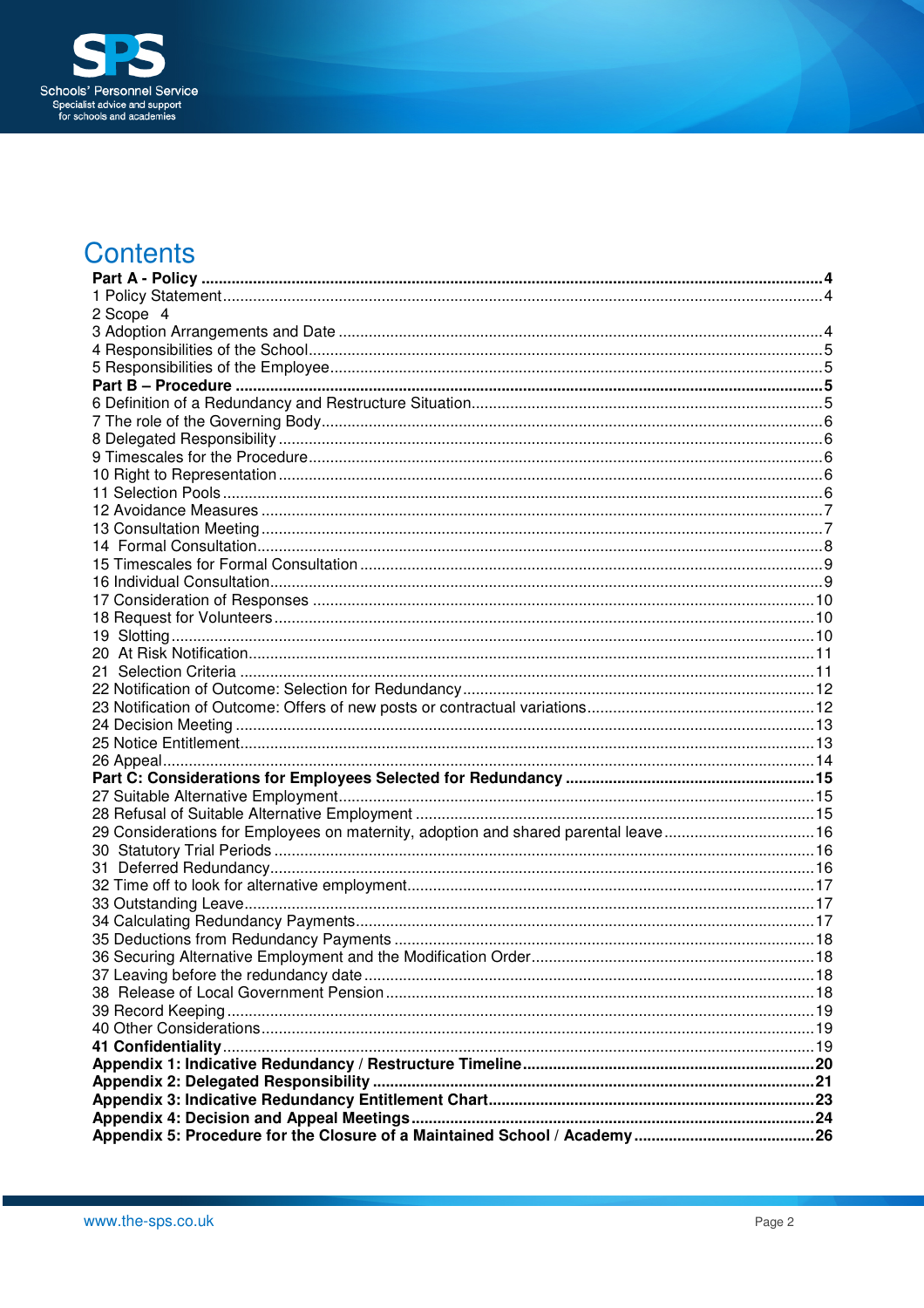

#### **Guidance Note:**

This policy has been developed by SPS for use in all Schools and Academies.

This document has been developed to comply with legal requirements and is in accordance with ACAS guidance.

#### **Kent Schools**

The Local Authority expects that all KCC Community and Voluntary Controlled Schools will use this document as the basis for their Redundancy and Restructure Policy. This document is also strongly recommended for consideration for adoption by Foundation and Aided Schools.

Consultation on this policy has already taken place with KCC's recognised trade unions/ professional associations. However, Schools are strongly advised to ensure that there is meaningful consultation with all staff. Where there are significant changes to the model policy the School should ensure consultation should take place with staff and trade union / professional representatives prior to the document being formally adopted by Governors.

#### **Academies and Schools Outside of Kent**

This policy and procedure may be adopted in its entirety or adapted for use by Academies and Schools / Academies outside of Kent.

The Schools' Personnel Service is able to advise and support Academies in developing their own policies.

Academies and non-Kent Schools are strongly advised to ensure that there is meaningful consultation with staff and their trade union / professional representatives prior to the document formally being adopted by Governors.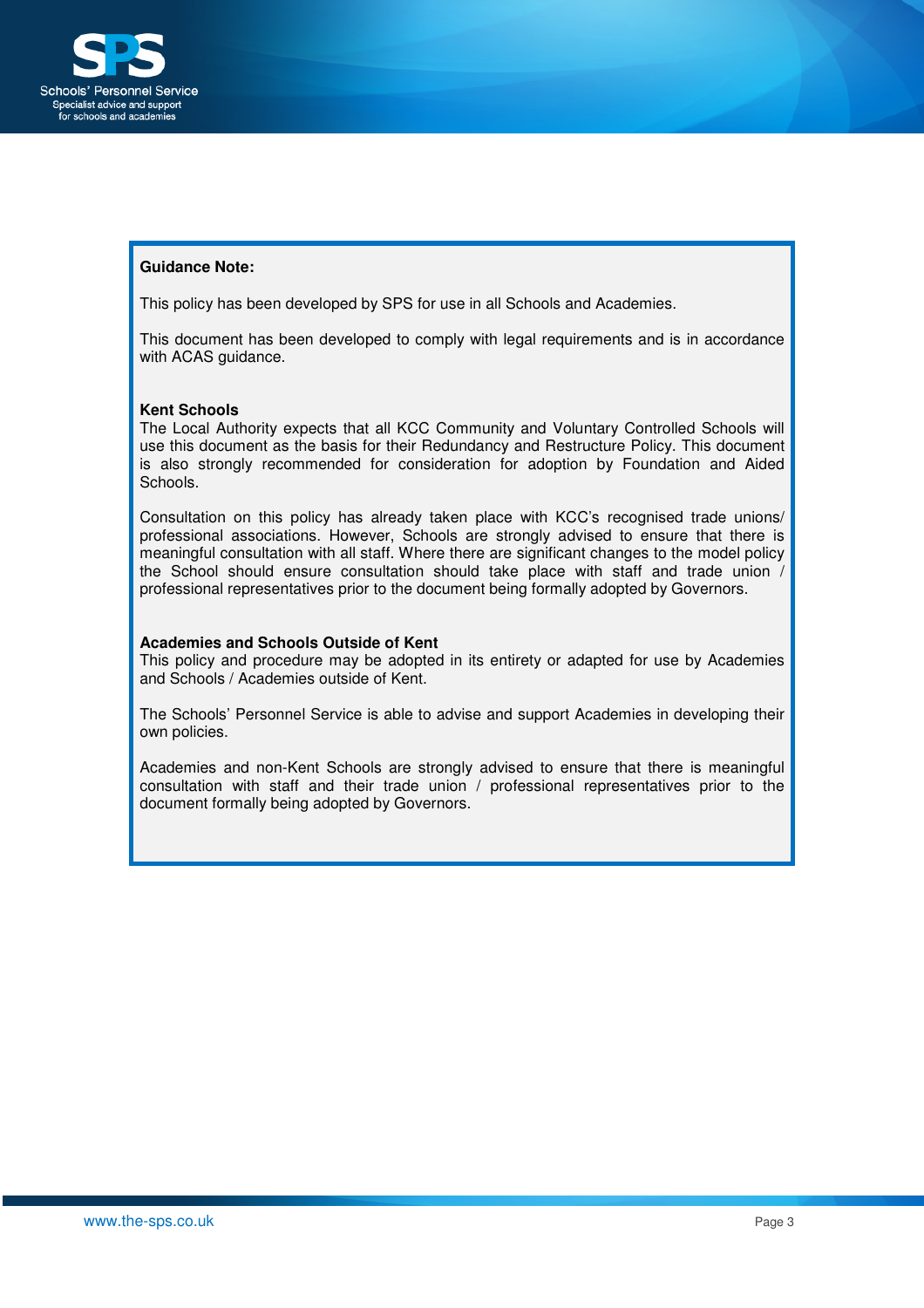

# Part A - Policy

# **1 Policy Statement**

Circumstances may arise which necessitate a restructure of staffing within the school. On occasion this may result in redundancies.

Where the need to restructure arises, the School will seek to ensure that:

- Measures are implemented to avoid redundancies where possible and the total number of redundancies are kept to a minimum.
- Effective communication and meaningful consultation takes place with Employees and their Trade Union representatives at the earliest opportunity.
- Selection for redundancy or posts in a restructure situation is based on clear criteria which will be objectively and fairly applied.
- Redeployment opportunities are explored wherever possible and Employees are supported in seeking alternative employment.
- Employees selected for redundancy are given the opportunity to attend a decision meeting and to appeal.

The School expects that Employees affected by a potential redundancy or restructure situation will attend collective and individual consultation meetings, wherever possible.

An Employee who is at risk of redundancy has a responsibility to seek and accept alternative employment where it is suitable. An Employee who unreasonably refuses an offer of suitable alternative employment may lose their entitlement to a redundancy payment.

This procedure explains:

- How the School will manage redundancy and restructure situations in a fair, consistent and reasonable manner
- How the School will meet its obligations with regards to consultation
- The entitlements of Employees who are made redundant.

## **2 Scope**

This Policy and Procedure applies to all Employees of XX School

#### **3 Adoption Arrangements and Date**

This procedure was adopted by the Governing Body of XXXX on XX and supersedes any previous Redundancy and Restructure Policy and Procedure.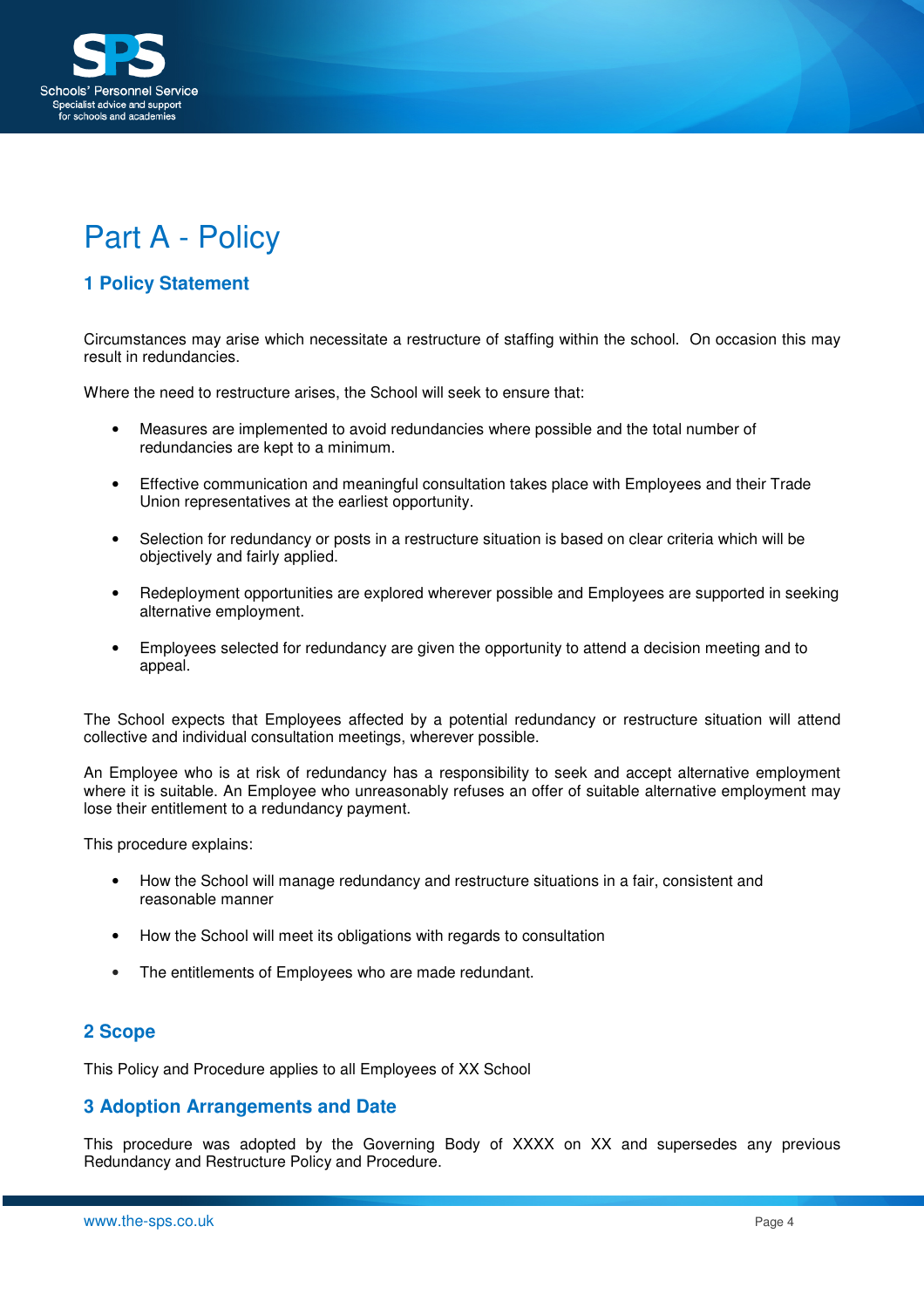

This policy will be reviewed by XX every XX years or earlier if there is a need. This will involve consultation with the recognised unions where there are material changes.

# **4 Responsibilities of the School**

- To establish and adhere to restructure and redundancy procedures
- To consult with Employees and their Trade Union representatives
- To seek to minimise redundancies and identify alternative employment opportunities for Employees who are at risk of redundancy
- To ensure that where redundancies are necessary Employees are dismissed fairly.

# **5 Responsibilities of the Employee**

- To co-operate with reorganisation procedures
- To seek to mitigate individual loss by actively exploring alternative employment and accept work where it is suitable.

# Part B – Procedure

# **6 Definition of a Redundancy and Restructure Situation**

Redundancy is a potentially fair reason for dismissal.

A dismissal by reason of redundancy may occur when:

- 'The Employer ceases or intends to cease, to carry on the business for the purposes of which the Employee was employed or intends to cease, to carry on the business in the place where the Employee was so employed'
- 'The requirements of that business for Employees to carry out work of a particular kind, or for Employees to carry out work of a particular kind in the place where they were so employed have ceased or diminished or are expected to cease or diminish'

(Section 139 (1) Employment Rights Act 1996)

A restructure may be defined as a reorganisation of the School's operations which may give rise to a need to change:

- The staffing structure
- An Employee's job role and / or job description
- An Employee's salary, hours or other terms and conditions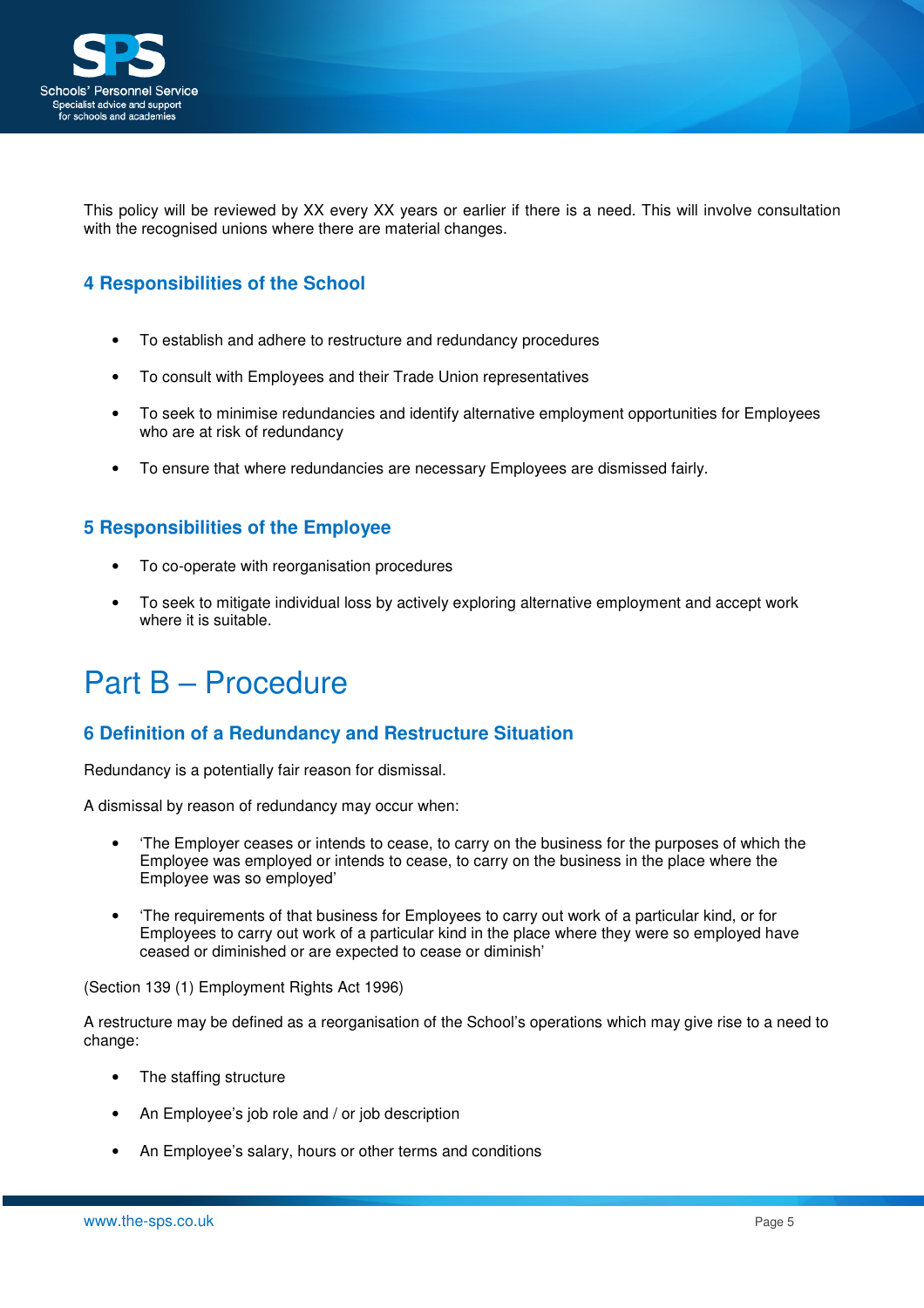

The way in which a service is delivered including an Employee's pattern of work.

A restructure may also result in the need to reduce the total number of staff and may lead to a redundancy situation.

# **7 The role of the Governing Body**

Prior to commencing a restructure or redundancy process, the Headteacher will present rationale for the proposed redundancies / restructure to the governing body for consideration and approval.

Where the governing body is satisfied of the need to proceed, and that no other reasonable alternatives exist, they will instruct the Headteacher or nominated person to begin a consultation process and, if appropriate, confirm that a redundancy situation is unavoidable. In the case of restructures a redundancy situation may be declared as a precautionary measure in situations where the extent of any redundancies is not yet known.

The Governing Body will also identify appropriate panels who will have delegated responsibility for managing the process.

# **8 Delegated Responsibility**

The application of the School's Redundancy / Restructure procedure will be managed by an individual or panel with delegated authority to take decisions regarding the process, including making dismissals on behalf of the Governing Body.

Please refer to Appendix 2 for further details of the delegation arrangements which apply in this School.

## **9 Timescales for the Procedure**

The School will set reasonable timescales for each stage of the process.

Indicative timescales for the process are set out in Appendix 1.

The School may, in exceptional circumstances, adopt a shorter timescale for the process, but with due regard for the need for meaningful consultation.

For the purpose of this procedure 'working day' will normally refer to the 195 school days. At the School's discretion, working days may include school closure periods where an Employee works outside of term time. Appropriate timescales will be discussed with the affected Employees.

## **10 Right to Representation**

A workplace colleague or Trade Union representative may accompany an Employee to any meeting held under this procedure.

## **11 Selection Pools**

When a restructure or redundancy situation arises, the School will use objective criteria to establish at the outset those Employee(s) who will be in the selection pool.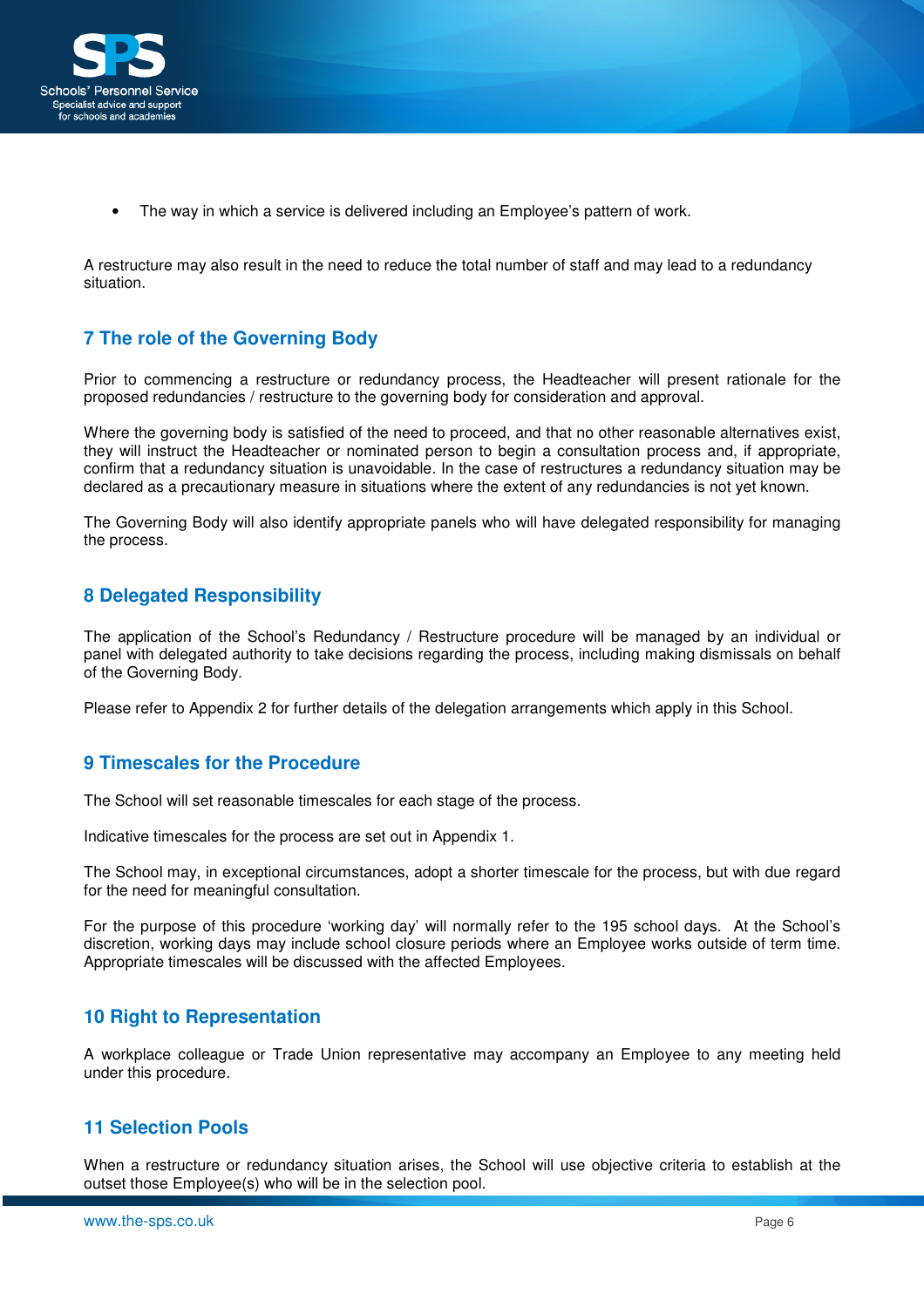

The precise pool(s) will be determined by the circumstances and may comprise of the whole School / a discrete department or a particular group of Employees or individual Employees who undertake the same or similar work.

# **12 Avoidance Measures**

Where a potential redundancy situation arises, the School will in the first instance consider any avoidance measures including:

- Non recruitment to vacant posts
- Seeking volunteers for redundancy
- Appointing to vacancies from among existing Employees
- Cessation of temporary / fixed term contracts / secondments, where this is lawful and fair
- Exploring other options with Employees such as a voluntary reduction in hours
- Redeployment to alternative posts in the School (or throughout the Trust in the case of MATs)
- **Retraining**
- Early retirement (within the provisions of the Teacher's Pension and Local Government Pension Scheme)
- Reduction in the use of casual or supply staff
- Reduction in overtime or additional hours.

Additionally, the School will explore all non staff cost saving measures.

Exploration of these measures will continue during the consultation process. Should avoidance measures come to light the Redundancy / Restructure Panel may halt the process in one or all of the selection pools.

## **13 Consultation Meeting**

A consultation meeting will be convened as soon as practicable with the potentially affected Employees and their representatives to discuss proposals to restructure / make redundancies.

Employees and their representatives will be given reasonable notice of the date of any consultation meeting. Copies of any documentation relevant to the proposals may be shared with representatives in advance of the meeting.

During the early consultation meeting the School will explain:

- the rationale and proposals for change
- the process and timescales to be followed.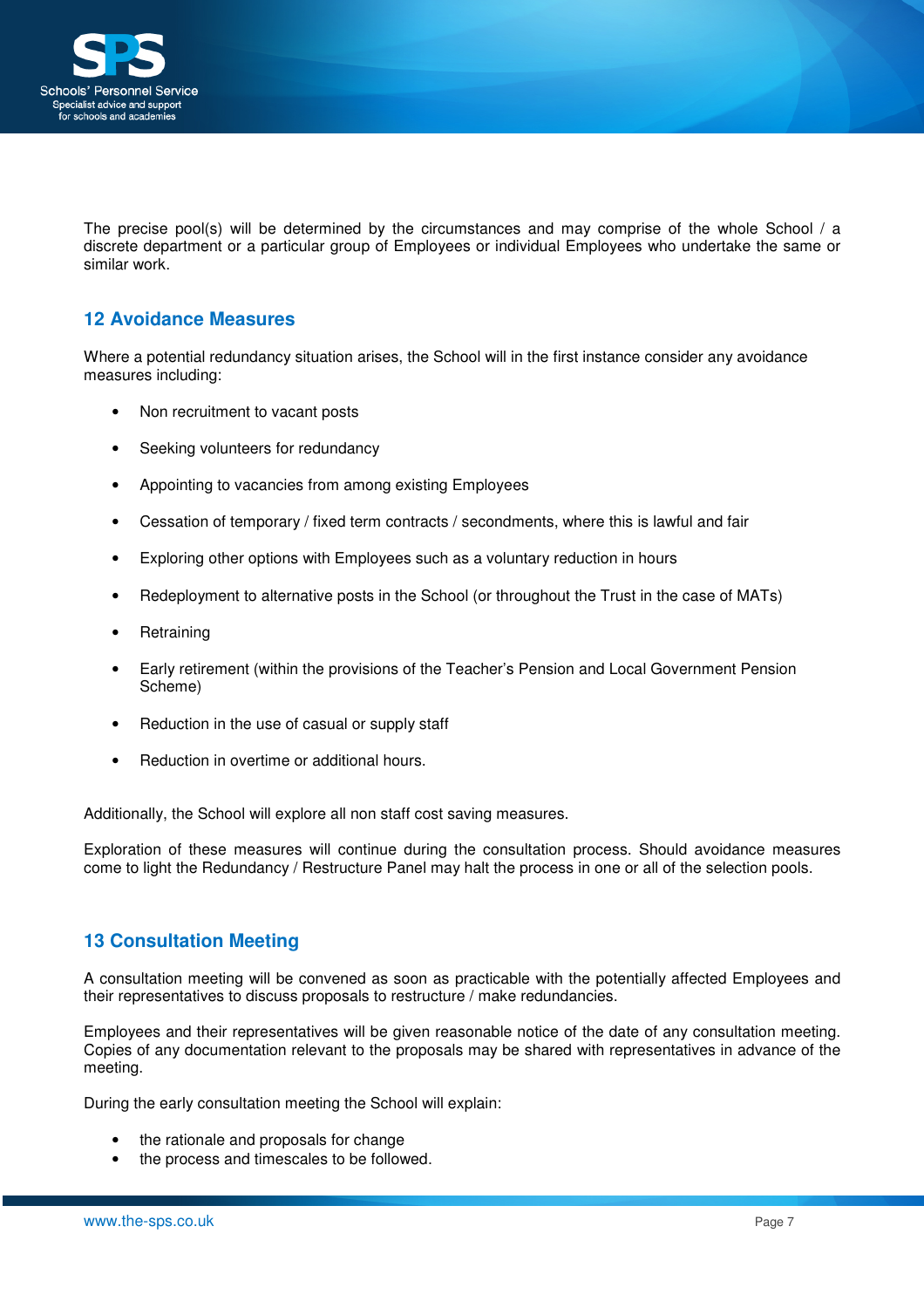

Staff and their representatives will be invited to put forward their views and alternative proposals for consideration by the redundancy / restructure panel, with a view to reaching agreement, where possible.

There will usually be an opportunity for representatives to attend a pre meet with the School immediately before the consultation meeting and staff will have the opportunity to meet with their representatives at the end of the meeting.

# **14 Formal Consultation**

**Guidance Note** – In accordance with Burgundy Book Conditions of Service (Appendix 1) where a redundancy situation involves Teachers collective consultation with recognised unions should take place and written notification must be provided to them including the details as set out in Section 188 if the Trade Union and Labour Relations Act 1992.

Where more than 20 employees are at risk of redundancy collective consultation must take place and a S188 notification also be provided.

In all other circumstances the School may determine the nature of any written documentation provided.

Following the consultation meeting the school will enter into a period of formal consultation with Employees and their representatives.

In the case of potential redundancy situations involving:

- 20 or more employees in a period of 90 days or less or
- Staff employed in accordance with the Burgundy Book (teachers)

written notification will be provided in accordance with the provisions of the Section 188 notice and will include:

- Reasons for the proposals and any proposed redundancies
- Numbers and descriptions of Employees it is proposed to make redundant
- The total number of Employee at the School
- The proposed method of selecting those who may be dismissed
- The proposed method of carrying out the dismissals, including the period over which dismissals will take place
- The proposed method of calculating redundancy payments

In all other potential redundancy situations or in the case of a restructure where no redundancies are proposed, consideration will be given to producing a written consultation document / proposal as appropriate.

The School will notify the Department for Business Innovation and Skills (HR1 Notification) in instances where it is proposed that more than 20 Employees will be made redundant within a 90 day period or less.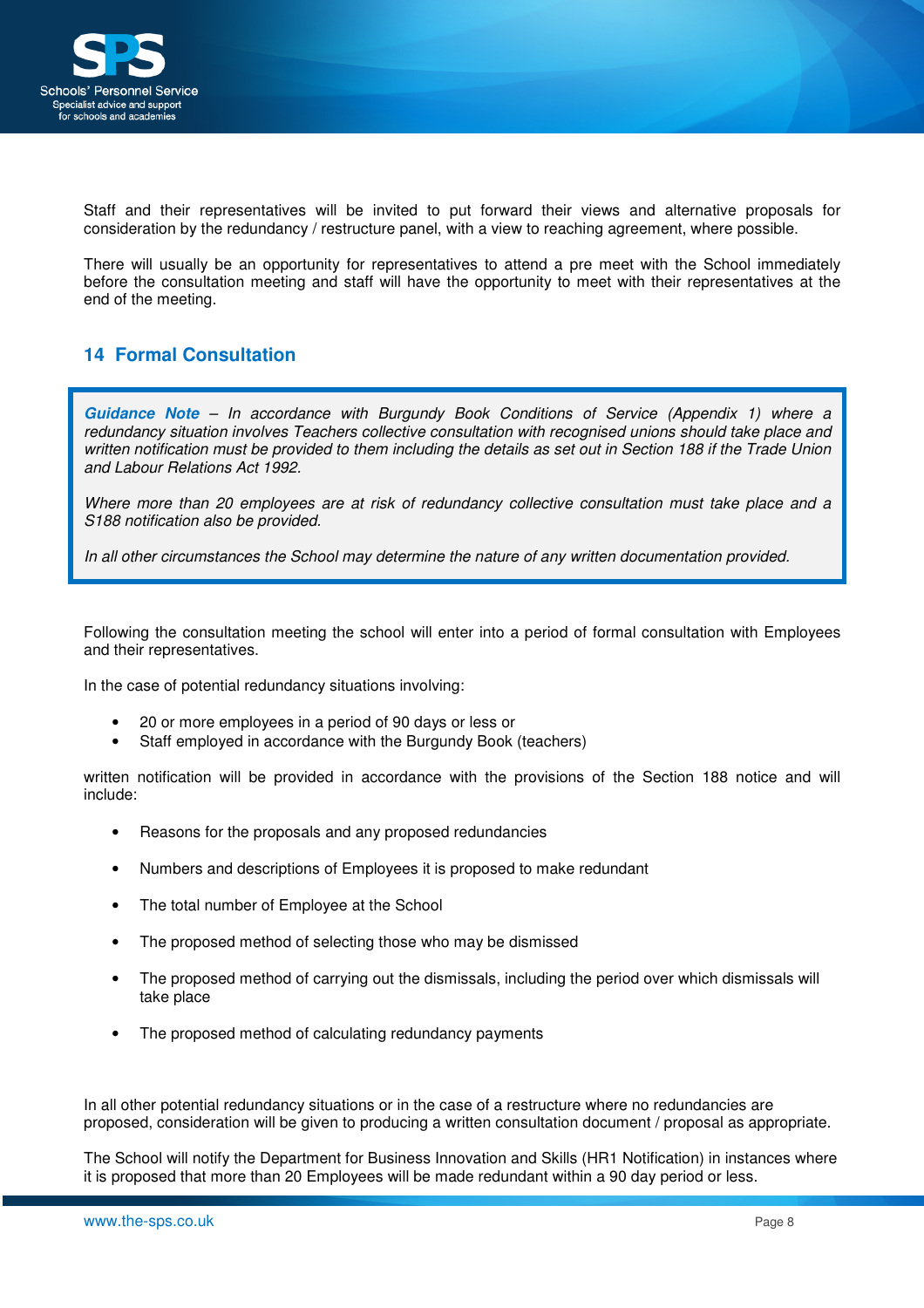

# **15 Timescales for Formal Consultation**

#### **Guidance Note:**

Schools should seek guidance from their personnel provider regarding the appropriate consultation period given the circumstances.

The Formal Consultation period will start the working day after the Consultation Meeting or as soon as is possible thereafter.

During formal consultation Employees and their representatives are invited to make written comments about the proposals to the redundancy panel.

Consideration will be given to allowing sufficient time for meaningful consultation with Employees and their representatives. Indicative timescales for consultation are as follows:

- Where redundancies are proposed Formal consultation will usually not be less than 10 working days.
- Where it is proposed that more than 20 Employees will be made redundant in a period of 90 days or less, the School will follow the Statutory Consultation process and timescales as required in the Trade Union and Labour Relations Act 1992 as set out in the table below:

| Employees to be dismissed at the<br>establishment over a 90 day period | Minimum period consultation should start before<br>notice of first dismissal is issued |  |  |  |  |  |  |  |
|------------------------------------------------------------------------|----------------------------------------------------------------------------------------|--|--|--|--|--|--|--|
| 20-99 Employees                                                        | 30 calendar days                                                                       |  |  |  |  |  |  |  |
| More than 100 Employees                                                | 45 calendar days                                                                       |  |  |  |  |  |  |  |

• In the case of a restructure where no redundancies are proposed the period for consultation will be determined by the school. Consideration will be given to what is reasonable and meaningful given the scope and nature of the changes proposed,

## **16 Individual Consultation**

During the period of Formal Consultation, Employees in the selection pool will be given the opportunity to meet on a 1:1 basis with the Headteacher or other appropriate member of the staff team to discuss:

- The implications of the proposals for the individual
- The proposed method of selection and scoring
- Timescales
- Employee's views on the proposals and any comments / alternative considerations they wish to raise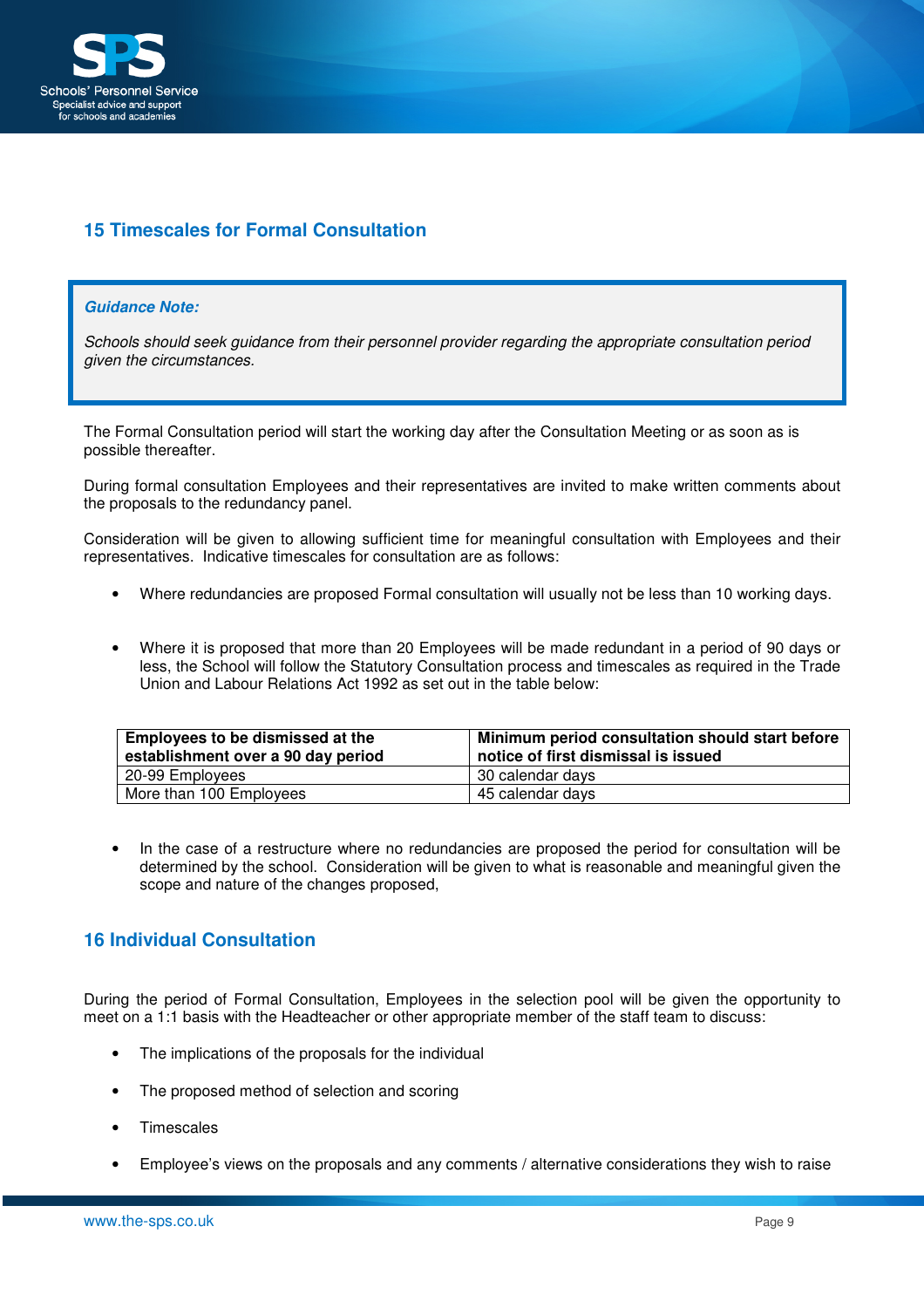

- Suitable alternative employment opportunities
- Making an expression of interest for voluntary redundancy.

The School will consider any comments made during individual consultation and respond in writing as appropriate.

A Trade Union representative or workplace colleague may be present at this meeting.

# **17 Consideration of Responses**

At the end of the formal consultation period the Redundancy / Restructure Panel will consider any comments and counter proposals which have been made by Employees' or their representatives and respond in writing. Where counter proposals are rejected, the reasons will be stated.

Should alternative options become available as a result of consultation the Redundancy / Restructure Panel may halt the process in one or all of the selection pools.

Should the School's proposals be amended as a result of the consultation process Employees and their representatives will be advised of this.

## **18 Request for Volunteers**

To prevent compulsory redundancies, applications for voluntary redundancy will be considered.

Volunteers should put their request in writing to the Redundancy / Restructure panel who will determine whether this can be accepted. The panel reserves the right to decline volunteers in circumstances where this may be detrimental to the business needs of the School. In order to consider requests from volunteers, the School may request that they be received by a specified date.

Consideration will be given to 'bumped' redundancies where appropriate. A bumped redundancy is where a volunteer for redundancy who is not in the initial pool is accepted and someone who would otherwise be made redundant moves to the post of the volunteer.

There is no right of appeal against non acceptance of a request to volunteer for redundancy or to be considered for bumped redundancy.

Should sufficient volunteers be accepted, the Redundancy / Restructure Panel may halt the process in one or all of the selection pools.

An acceptance of a volunteer is provisional pending the conclusion of the redundancy process. Should the situation within the School change prior to notice being issued, this offer may be withdrawn.

# **19 Slotting**

Employees may be automatically placed or 'slotted' into a post in the reorganised structure if their current post is largely unaffected by the proposed changes.

In general terms slotting may be considered in instances where: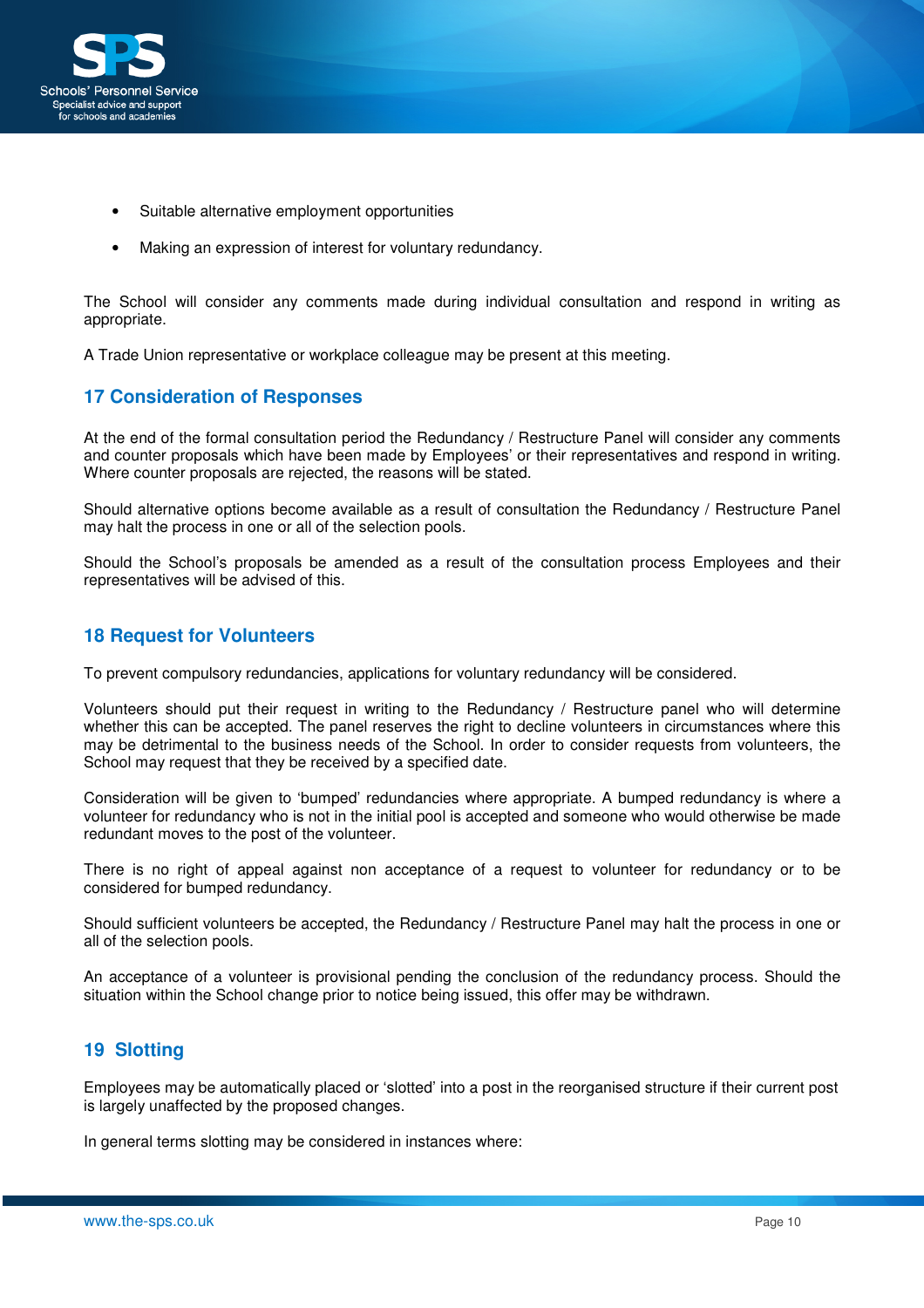

- The grade is unchanged
- There are the same or greater number of jobs in the new structure as in the current structure
- The job is deemed to be 75% the same in terms of responsibility and accountability, job tasks and overall objectives.

Posts that are potentially eligible for slotting will be identified during the consultation process. The Redundancy / Restructure Panel will determine which posts will slot and eligible Employees will receive written confirmation of this usually at the end of the Formal Consultation stage.

Wherever possible, slotted roles will be confirmed at the earliest opportunity to reduce uncertainty.

## **20 At Risk Notification**

At the end of the formal consultation period, and should no alternatives to redundancy have been identified, Employees in the pool for selection will be notified in writing that they are formally 'at risk' of redundancy if appropriate, and advised of the details of the redundancy / restructure selection process.

# **21 Selection Criteria**

#### **Selection for Redundancy**

If, having taken the above steps, it has not been possible to avoid a compulsory redundancy situation, the School will establish a suitable objective and fair method for selecting Employees whose jobs will be made redundant. This proposed selection criteria and method will be shared during consultation.

Selection criteria may include one or more of the following:

- Standard core competencies
- Job specific competencies and specialist skills
- Attendance records (excluding absences relating to pregnancy and disability)
- •
- Formal Disciplinary records (unexpired disciplinary warnings only)
- Performance management records and achievement of objectives
- Relevant Qualifications
- Continuous Professional Development within the past 5 years (including evidence of how this has been utilised in the job role)
- Evidence of contribution to the wider School community

The precise selection criteria may vary dependent on the selection pool and what is reasonable given the circumstances.

When identifying selection criteria, the School will have careful regard to equalities issues and reasonable expectations for the job role.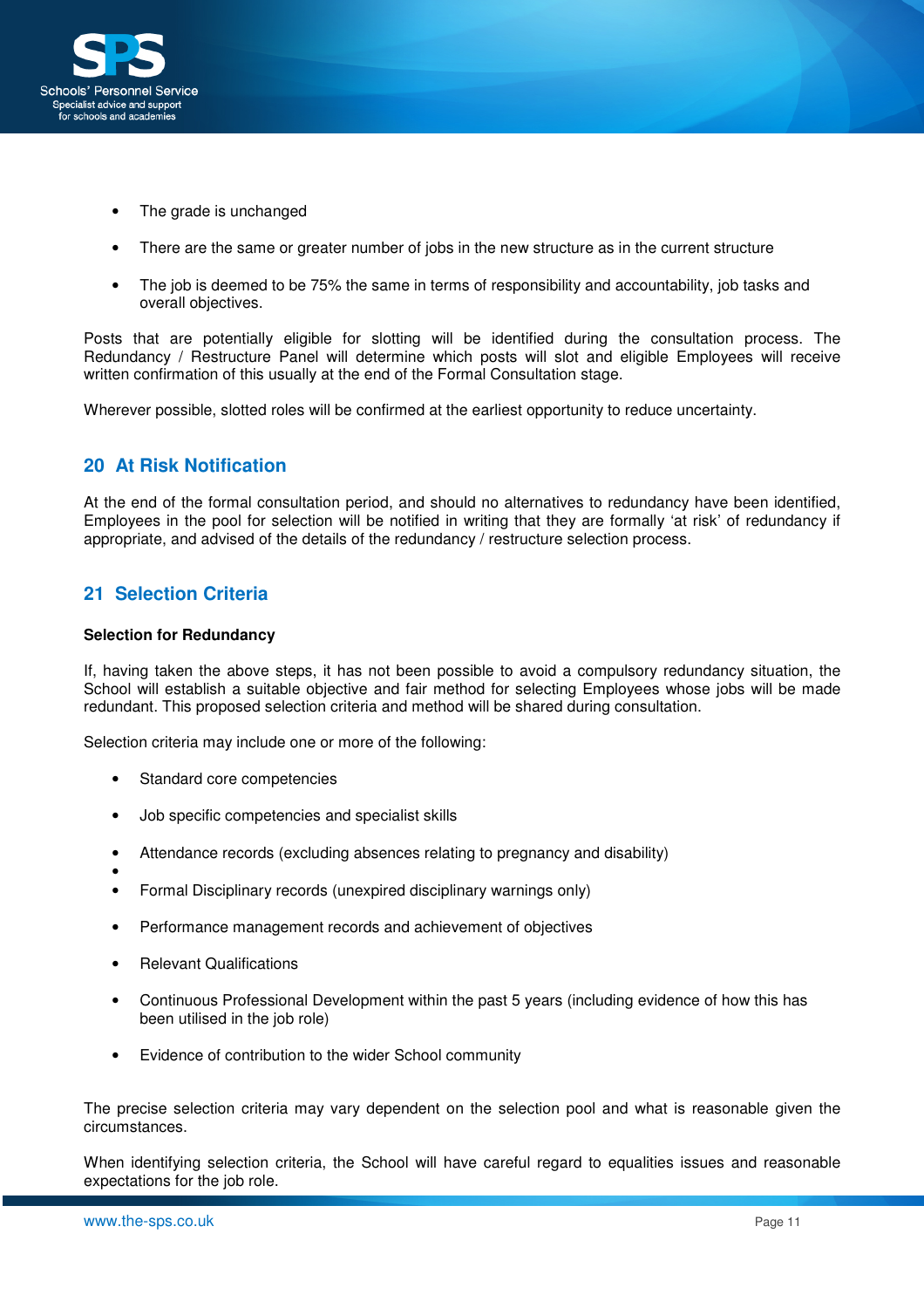

The School will seek to ensure that the selection criteria are robust and fairly applied and objectively scored for all candidates within the pool.

Selection criteria may be assessed via:

- A skills audit
- An application and interview process
- A selection activity
- An analysis of staff data.

More than one selection method may be used. Where multiple methods are used the relative weighting of these will be specified during the consultation process.

The proposed selection criteria and method will be shared during consultation.

Where there is a single Employee in the selection pool or all posts within a pool are to be removed from the structure, it will not be necessary to undertake a selection process.

#### **Selection in a reorganisation**

Where new posts or significantly different posts are created as a result of a restructure, recruitment to these will usually be via a competitive application / recruitment process. The precise process will be outlined during consultation.

In such circumstances, these vacancies may be ring fenced to certain groups of Employees or individuals, in the first instance. Any ring fencing provisions will be outlined during consultation.

Should an Employee not be selected for a post in the new structure and their original post is deleted – this will result in them being made redundant.

## **22 Notification of Outcome: Selection for Redundancy**

An Employee may be notified verbally or in writing of the outcome of the selection process. In all cases the outcome will be confirmed in writing and include an invitation for the Employee to attend a decision meeting should they wish to discuss the circumstances of their selection and notification of their right to appeal.

## **23 Notification of Outcome: Offers of new posts or contractual variations**

An Employee may be notified verbally or in writing of any offer of a new post or contractual variation. In all cases the details will be confirmed in writing and include a full statement of any changed terms and conditions, confirmation of the effective date and any notice that may apply.

Where, in accordance with teaching or support staff provisions, salary protection arrangements apply these will also be confirmed in writing.

Employees will be asked to confirm their acceptance of any offer in writing and the School may specify a timescale in which confirmation should be given.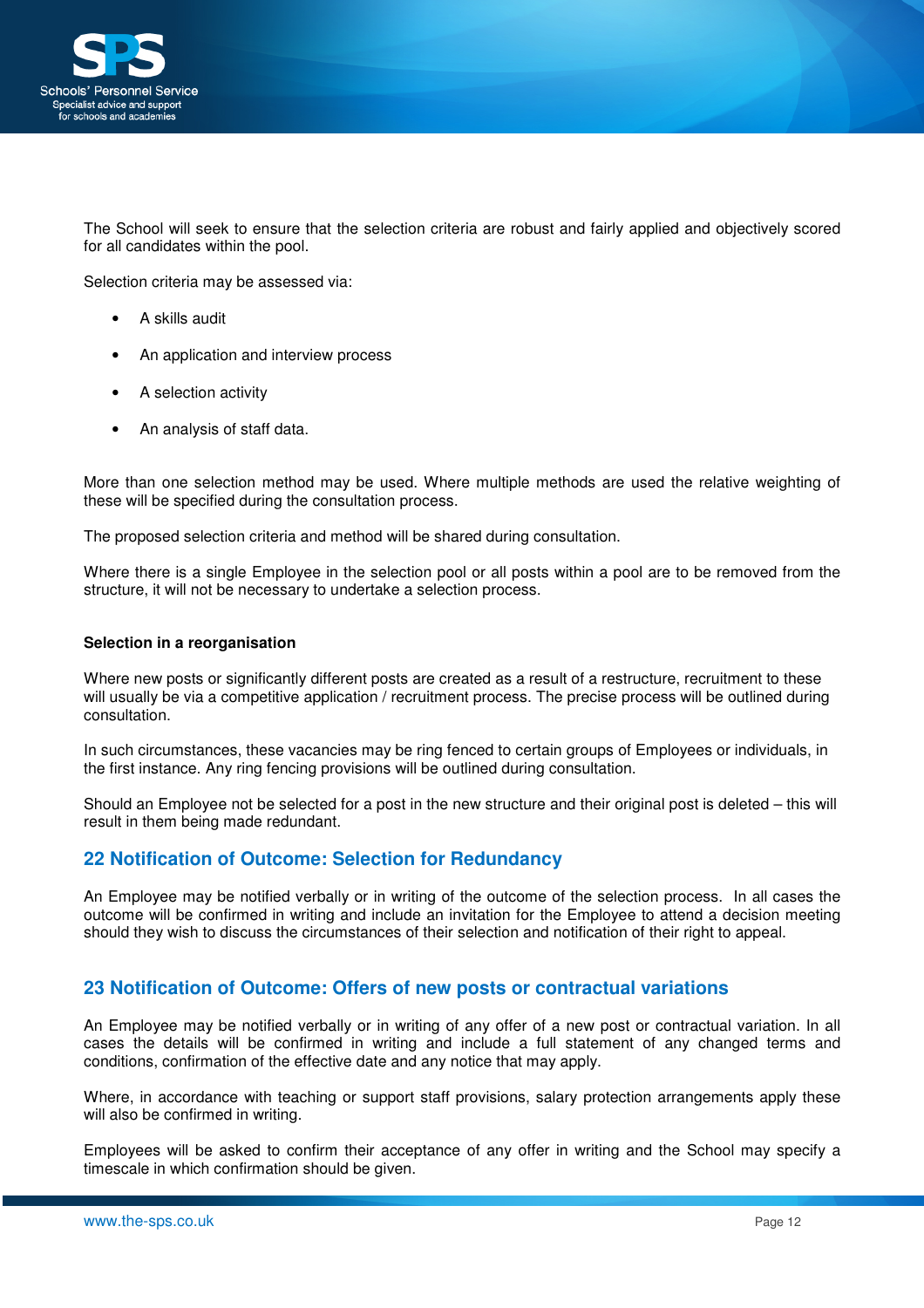

Employees will be given the opportunity to attend a decision meeting and also appeal the decisions to terminate their current post

Where variations to a contract or an offer of suitable alternative employment are unreasonably refused – the School reserves the right to dismiss the Employee with notice and re-engage them on the new terms. Employees who do not accept re- engagement will not be entitled to a redundancy payment and will be considered to have resigned.

# **24 Decision Meeting**

Employees who have been provisionally selected for redundancy or who have declined an offer of alternative employment / contractual variation will be invited to attend a Decision Meeting with the Redundancy Panel.

The purpose of this meeting is

- for the Headteacher / Redundancy Panel to explain the reasons for the deletion of the post and / or the Employee's selection for redundancy
- for the Employee to ask any questions relating to their selection and / or present reasons why they believe they should not have been selected.

The Decision Meeting should take place as soon as practicable, and usually within 5 working days of written notification of the outcome of the selection process. The panel may adjourn the Decision Meeting should the Employee present information requiring further investigation.

A Trade Union representative or workplace colleague may be present at this meeting.

The meeting may be postponed for up to 5 working days if the Trade Union representative or workplace colleague cannot attend. It should be noted that where the proposed date of the decision meeting has been shared with Employees and their representatives at the outset of the redundancy process, it would usually be expected that parties would be available to attend on the pre arranged date unless issues had been raised when the timeline was originally shared.

Employees are encouraged to attend this meeting but may choose not to, should they wish.

The outcome of the Decision Meeting will be confirmed in writing with the Employee usually within 5 working days.

# **25 Notice Entitlement**

Employees will receive written notice of their dismissal by reason of redundancy, once they have been advised of the outcome of any Decision Meeting.

Statutory notice will be given where this exceeds an Employee's contractual notice period.

Where statutory notice is issued this will be 1 week for each year of service, up to the maximum of 12 weeks.

In the case of teachers, notice will be issued with due regard to the contractual provisions and termination dates set out in the Burgundy Book detailed in table below or statutory entitlement whichever is the greater.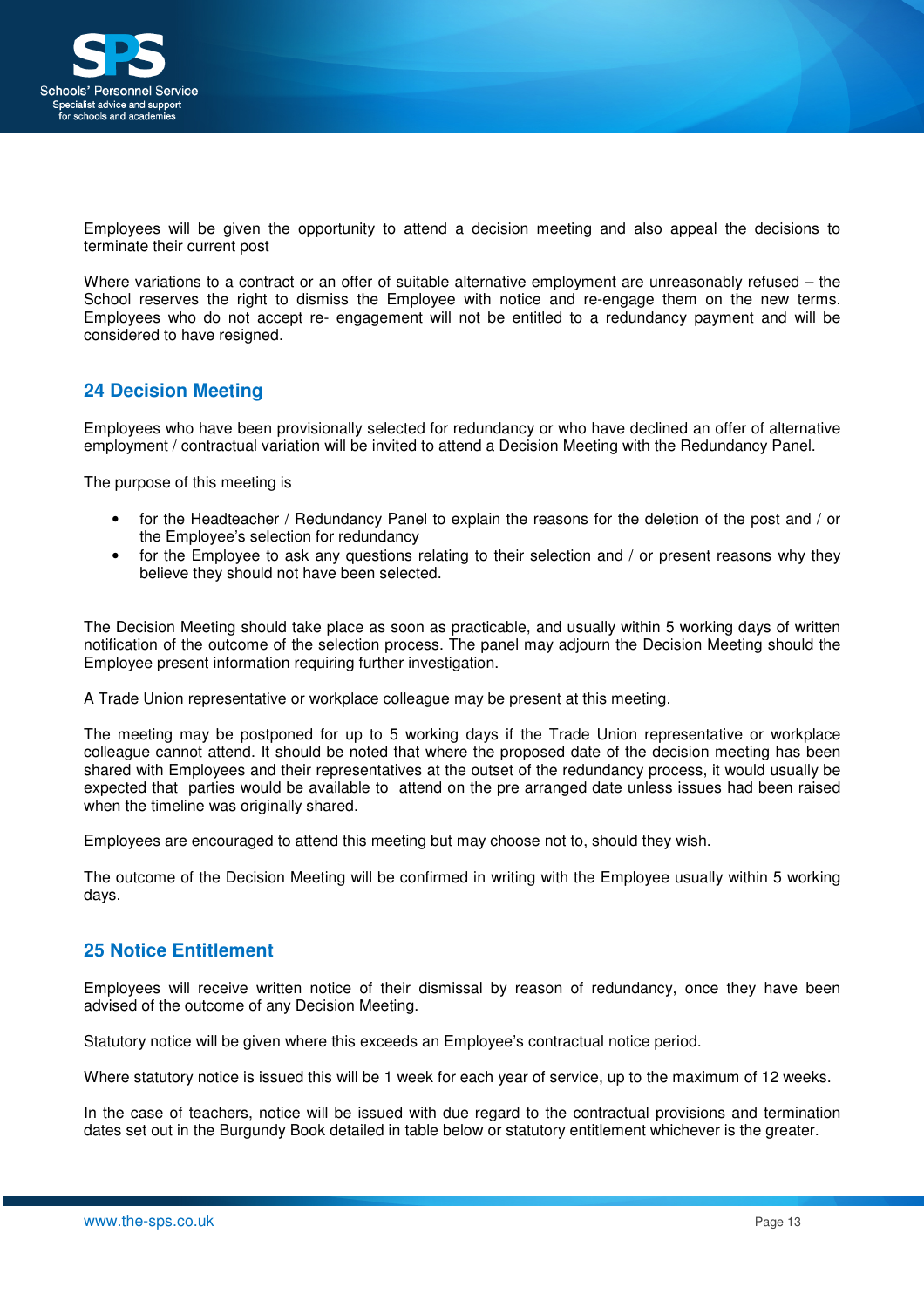

| Teachers*                                      |                                             |
|------------------------------------------------|---------------------------------------------|
| For redundancies at the end of the Summer term | 3 months expiring 31 <sup>st</sup> August   |
| For redundancies at the end of the Autumn term | 2 months expiring 31 <sup>st</sup> December |
| For redundancies at the end of the Spring term | 2 months expiring 30 <sup>th</sup> April    |

\* Please note that in the case of a Headteacher the notice period is 1 month longer in all cases

In the case of support staff employed on Kent Scheme terms and conditions, notice will be issued in accordance with the provisions of the Employee's contract or statutory entitlement whichever is the greater.

| <b>Support Staff: Kent Scheme Conditions of Service</b> |                   |  |  |  |  |  |
|---------------------------------------------------------|-------------------|--|--|--|--|--|
| KR2-KR8                                                 | l calendar month  |  |  |  |  |  |
| KR9                                                     | 2 calendar months |  |  |  |  |  |
| $KR10 +$                                                | 3 calendar months |  |  |  |  |  |

Where school follows alternative provisions for support staff the notice period should be specified here

The School may reserve the right in certain circumstances to offer, by mutual agreement, a period of paid garden leave pending the expiry of an Employee's notice period.

# **26 Appeal**

Employees may appeal in writing against the decision to terminate their current contract by reason of redundancy. Appeals should be made to the Clerk to the Governing Body or other nominated person within 5 working days of receipt of written notice and should state clearly the grounds for appeal.

Grounds for appeal may include:

- Unfairness of decision
- That new evidence has come to light
- Significant procedural irregularities.

Any documentation that the Employee wishes to be considered by the appeal panel should be provided with the letter of appeal and in all cases no later than the deadline for the receipt of appeals.

Appeals will be heard by the redundancy appeal panel as soon as practicable, and usually within 10 working days of receipt.

The school will provide the Employee with copies of any documents which will be referred to during the appeal in advance and usually no later than 5 working day before the appeal meeting.

A Trade Union representative or workplace colleague may be present at this meeting.

The meeting may be postponed for up to 5 working days if the Trade Union representative or workplace colleague cannot attend. It should be noted that where the proposed date of the appeal meeting has been shared with employees and their representatives at the outset of the redundancy process, it would usually be expected that the parties would be available to attend on the pre arranged date.

The purpose of the Appeal is to review the original decision on the basis of the grounds for appeal presented by the Employee.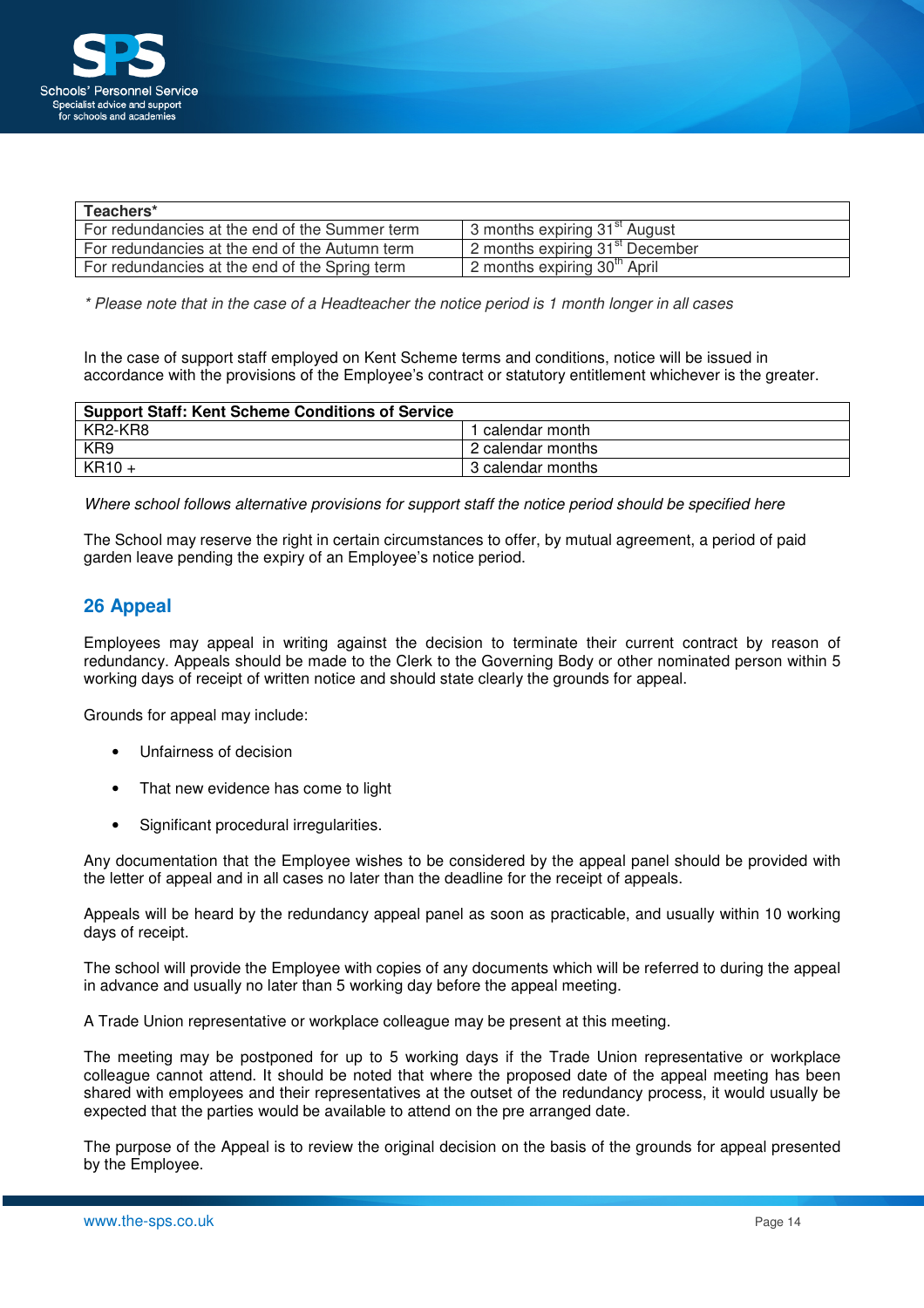

The outcome may be:

• To uphold the previous decision to dismiss the Employee on the grounds of redundancy

To uphold the Employee's appeal and withdraw the dismissal decision.

The outcome of the appeal meeting will be confirmed in writing with the Employee, usually within 5 working days.

Where an Employee's appeal is upheld the panel will refer the matter to the redundancy / restructure panel who will determine the next steps.

The decision of the appeal panel is final and there is no further right of appeal.

# Part C: Considerations for Employees Selected for **Redundancy**

# **27 Suitable Alternative Employment**

The School will take reasonable steps to identify suitable alternative employment and redeployment opportunities for Employees under notice of redundancy.

Individuals will be made aware of any vacancies which arise within the School.

While priority will be given wherever possible to Employees under notice of redundancy, the School reserves the right to appoint the best available candidate to any vacancy.

Any offers of alternative employment will be made in writing, including a full statement of the terms and conditions offered.

Where suitable alternative employment is offered salary protection will be payable to eligible staff in accordance with the provisions of teaching or support staff pay and conditions. It should be noted that only posts identified during the consultation process as suitable alternatives will attract protection.

# **28 Refusal of Suitable Alternative Employment**

Should an Employee feel unable to accept an offer of alternative employment they may wish to discuss the reasons for this informally with the Headteacher in the first instance. It will be for the Employee to demonstrate to the Redundancy / Restructure Panel the reason why an alternative offer made by the School is not reasonable and suitable.

An Employee who unreasonably refuses an offer of suitable alternative employment made with broadly comparable terms and conditions, may lose their entitlement to redundancy pay and early release of LGPS pension (where applicable). In such circumstances, dismissal would still be for reason of redundancy.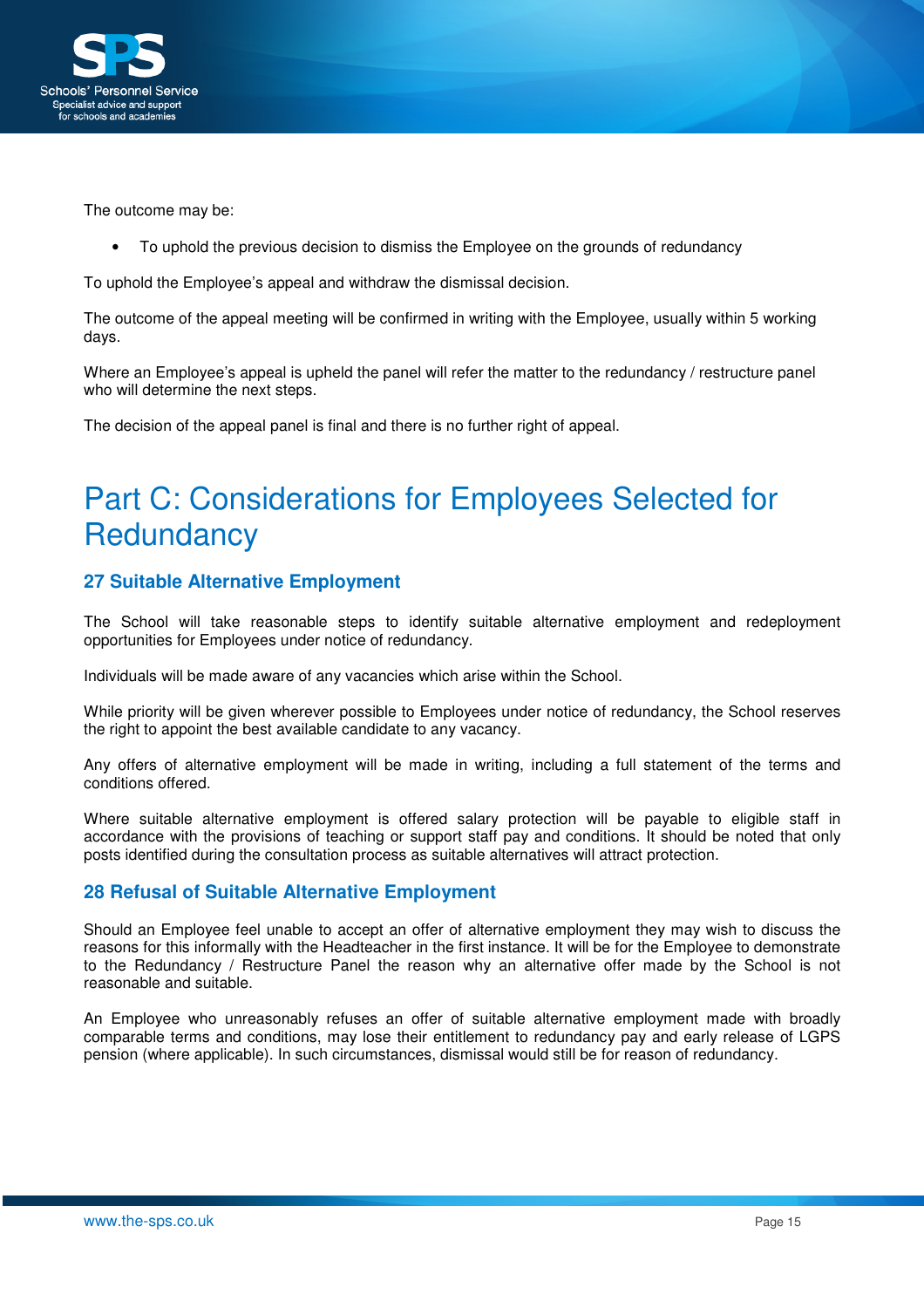

# **29 Considerations for Employees on maternity, adoption and shared parental leave**

An Employee on maternity, adoption or shared parental leave, and who is under notice of redundancy, will have a statutory automatic right to be offered suitable alternative work, if available, ahead of any other Employees. In the event that more Employees fall into this category than posts available a selection process will need to be used.

Where an Employee is on maternity / adoption or shared parental leave any notice period will be paid at full pay.

Where an Employee who is on maternity / adoption leave or shared parental leave is made redundant statutory maternity and adoption pay will continue until its expiry – however occupational maternity / adoption pay will cease at the date of redundancy Employees who are pregnant at the date of redundancy may also be entitled to receive statutory maternity pay.

Employees who are pregnant or on maternity leave at the date of redundancy will be provided with guidance on their individual entitlements,

## **30 Statutory Trial Periods**

Where an Employee will be entitled to a 4 week statutory trial period where they are under notice of redundancy and are offered suitable alternative employment within the School which differs from the terms of their current contract.

If either party determines within the trial period that the new job is not suitable, the employment will terminate by reason of redundancy. In this situation the date for calculating an Employee's redundancy payment will be the date on which the original contract was due to be made redundant. Where an Employee unreasonably terminates a trial period, the School reserves the right to withhold a redundancy payment.

The trial period may be extended beyond the initial 4 weeks by mutual agreement to enable further retraining. Any extension will be confirmed in writing.

The School may at its discretion offer trial periods to Employees offered suitable alternative employment at an earlier stage of the redundancy process.

## **31 Deferred Redundancy**

A deferred redundancy may occur where an employee selected for redundancy is placed into an interim or temporary role which delays their date of redundancy. The maximum period for which a redundancy will be deferred is 18 months.

The basis on which a redundancy payment will be calculated at the end of any temporary role will be discussed with the Employee.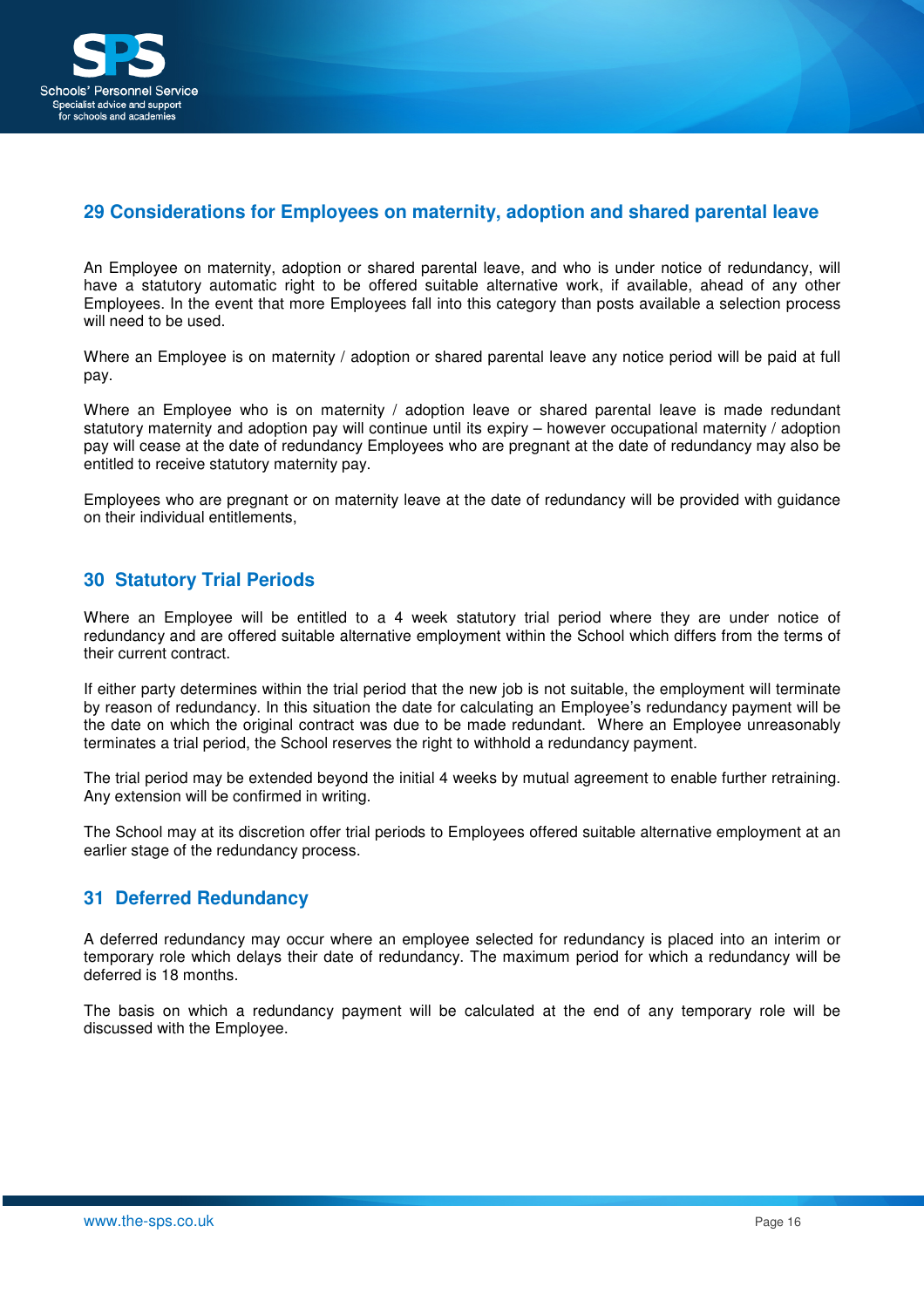

# **32 Time off to look for alternative employment**

Employees under notice of redundancy and who have been continuously employed by the School for at least 2 years, have the statutory right to take a reasonable amount of time off work to look for another job, attend interviews or attend training.

At the School's discretion, this provision may be extended to Employees with less than 2 years' service.

In granting time off consideration will be given to the business needs of the School. Employees wishing to take advantage of this provision should make appropriate arrangements with their manager.

It is for the school to determine what is reasonable however it is not expected that time off would exceed an average of 2 paid days per week or pro rata for part time staff – guidance note.

# **33 Outstanding Leave**

Employees who are to be made redundant will be advised of any outstanding leave. This should be taken during the notice period wherever possible. In the event that this is not possible, payment will be made in lieu of any outstanding leave.

# **34 Calculating Redundancy Payments**

#### **Guidance Note:**

Kent Maintained Schools may be able to apply to KCC for funding of redundancy and associated pension costs arising from redundancies.

In instances where the School does not meet the criteria for local authority funding or chooses not to apply for funding, redundancy costs (and associated pension costs where applicable for support staff) will be met directly by the School.

Academies are not eligible to apply for Local Authority Funding of redundancy / pension costs.

The amount of the redundancy payment will be determined by the Employee's age and length of service as set out in Appendix 2. The Employee will be entitled to receive:

- Half a week's pay for each year of employment in which the Employee was aged 21 or under
- One week's pay for each year of employment in which the Employee was aged between 22 and 40, and
- One and a half weeks' pay for each year of employment in which the Employee was aged 41 or over.

Redundancy payments are based on an Employee's actual contractual gross weekly pay and are not subject to the statutory weekly pay threshold.

Service before the age of 18 years will not count. There is no upper age limit on statutory redundancy payments.

The maximum number of years of employment that can be taken into account is 20.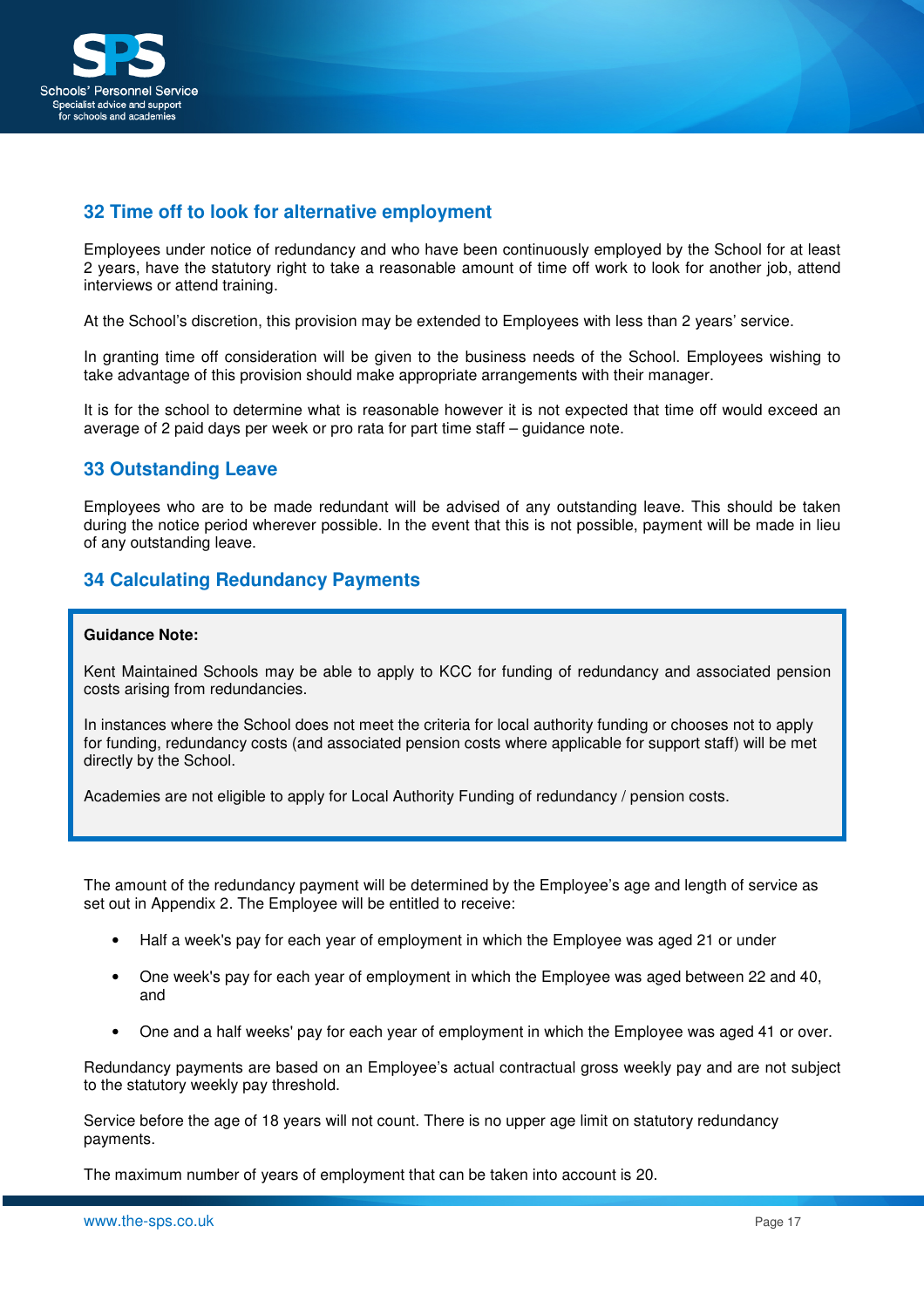

Under the terms of the Local Government Modification Order, the School will recognise prior continuous service with maintained schools and other bodies covered by the order for the purpose of redundancy. It should be noted that employment with an Academy will also count towards continuous local government service for redundancy purposes.

Details of those bodies on the Modification Order are available from the School.

Employees will receive a written estimate of redundancy monies payable. It is the Employees responsibility to check this information is correct and notify the school of any anomalies / provide evidence of any service under the modification order that they wish to be considered for the purpose of their redundancy entitlement.

The redundancy payment will be based upon the contractual circumstances of the Employee at the date statutory redundancy notice is issued.

# **35 Deductions from Redundancy Payments**

Redundancy payments of less than £30,000 are free from normal payroll deductions. Any sums in excess of £30,000 are subject to payroll deductions in respect of Income tax and will be made via the School payroll.

## **36 Securing Alternative Employment and the Modification Order**

Employees will not be entitled to a redundancy payment if they are offered before their date of redundancy, alternative employment with an employer covered by the Local Government Modifications Order, which commences within 4 weeks of the date of redundancy.

Details of associated employers on the Modification Order are available from the School. The School reserves the right to withhold redundancy payment or recover any payment made where an Employee starts alternative employment with an associated employer in these circumstances.

Where an offer of alternative employment is made, the start date of this employment should not be artificially delayed to facilitate a 4 week break. Where it is believed a start date has been artificially delayed any redundancy payment may be withheld.

Employees should advise the school as soon as possible if they are offered alternative employment with an associated employer which means they are no longer entitled to a redundancy payment.

## **37 Leaving before the redundancy date**

Should an Employee wish to leave employment prior to the expiry of their notice period they should make the School aware of this as soon as possible and explain the reasons for requesting an early release.

This will usually be regarded as a resignation and there will be no entitlement to a redundancy payment.

# **38 Release of Local Government Pension**

Current members of the LGPS who are aged 55+ at the date of redundancy and have more than 3 months pensionable service are required under the terms of the scheme to take their pension should they be made redundant.

There is no requirement for members of the Teachers' Pension Scheme to take their pension if they are made redundant.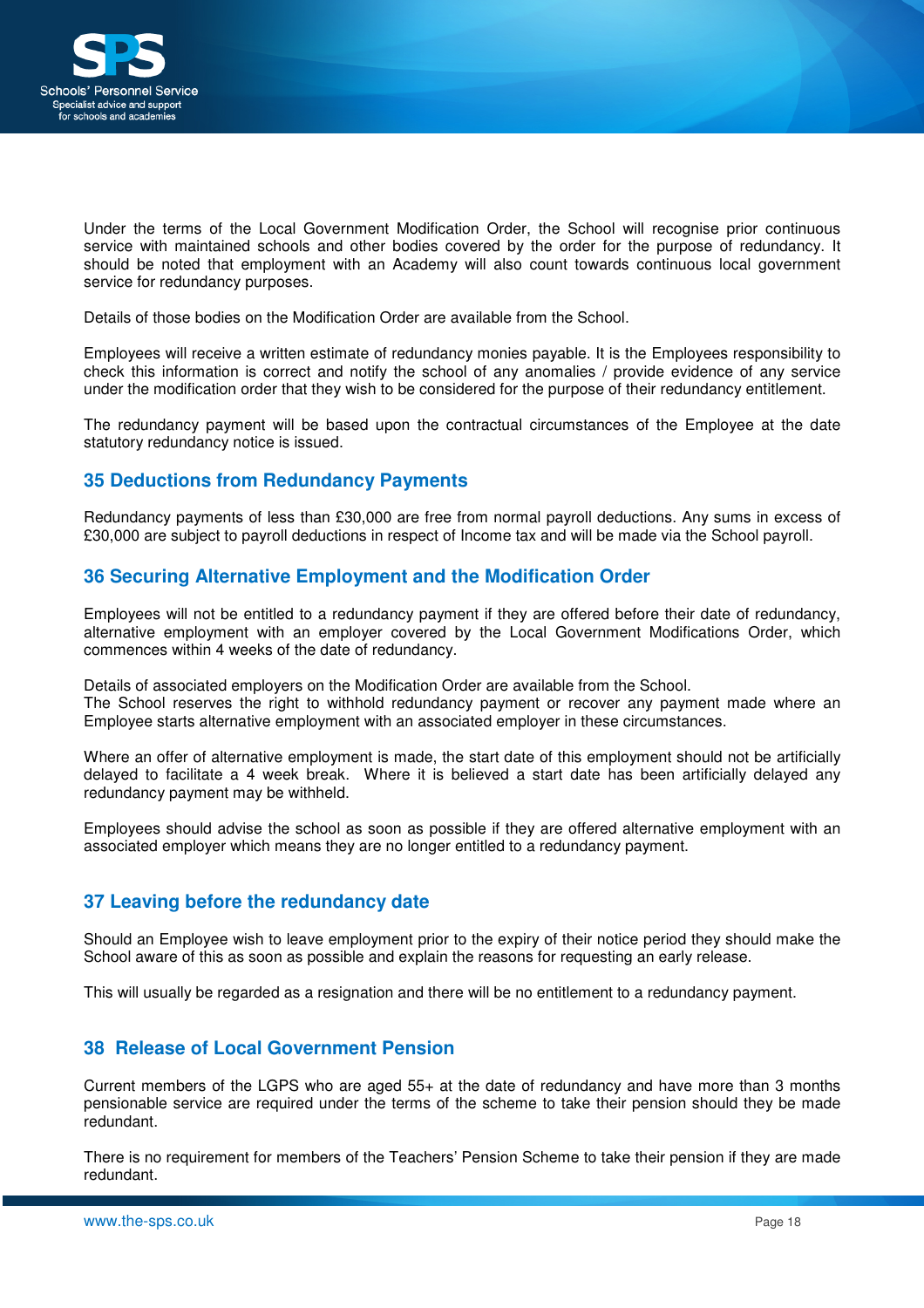

# **39 Record Keeping**

Notes may be taken of all discussions and formal / informal meetings held with an Employee to discuss redundancy issues. Where notes are taken a copy will be made available to the Employee.

Minutes will be taken at decision and appeal meetings. Minutes may be taken by a clerk who is present at the meeting or transcribed from an audio recording. An audio recording will only be shared with the prior consent of the Employee.

Minutes will be shared with the Employee as soon as is practicable. The Employee will have the opportunity to check the accuracy of minutes. Where there are discrepancies between the Employer and Employee that cannot be resolved both versions of the minutes will be held on record. Where an audio recording is made this will be shared with the Employee if requested.

## **40 Other Considerations**

#### **Reasonable Adjustments**

The School will consider making 'reasonable adjustments' in any redundancy consultation and selection process for Employees with declared disabilities or additional needs. This may include the provision of an amanuensis (scribe) to assist in the completion of written audits. Individuals should make the Redundancy / Restructure panel aware of any additional requirements so that consideration may be given to appropriate adjustments.

#### **Absent Employees**

The School will seek to ensure absent Employees are kept fully informed of the redundancy process by inviting them to consultation meetings and ensuring they receive copies of relevant written information. Where an individual is unable to attend meetings, the School will explore means of ensuring effective communication is maintained.

#### **Advice and Support to Employees**

Employees are advised to seek support from their Trade Union Representative or Professional Association with regards to redundancy issues. Employees may address questions about this procedure to the Headteacher or other delegated staff member.

## **41 Confidentiality**

All parties are required to respect the confidentiality of all information relating to the Redundancy / Restructure process.

The School recognises its obligations under the General Data Protection Regulation (2018) and associated legislation and the rights of Employees with regards to the personal data held on them.

All records relating to the management of Redundancy / Restructure processes will be gathered, processed, held and shared in accordance with the requirements of the General Data Protection Regulation and Data Protection Act.

Please refer to the School's Data Protection Policy and Privacy Notice for further details.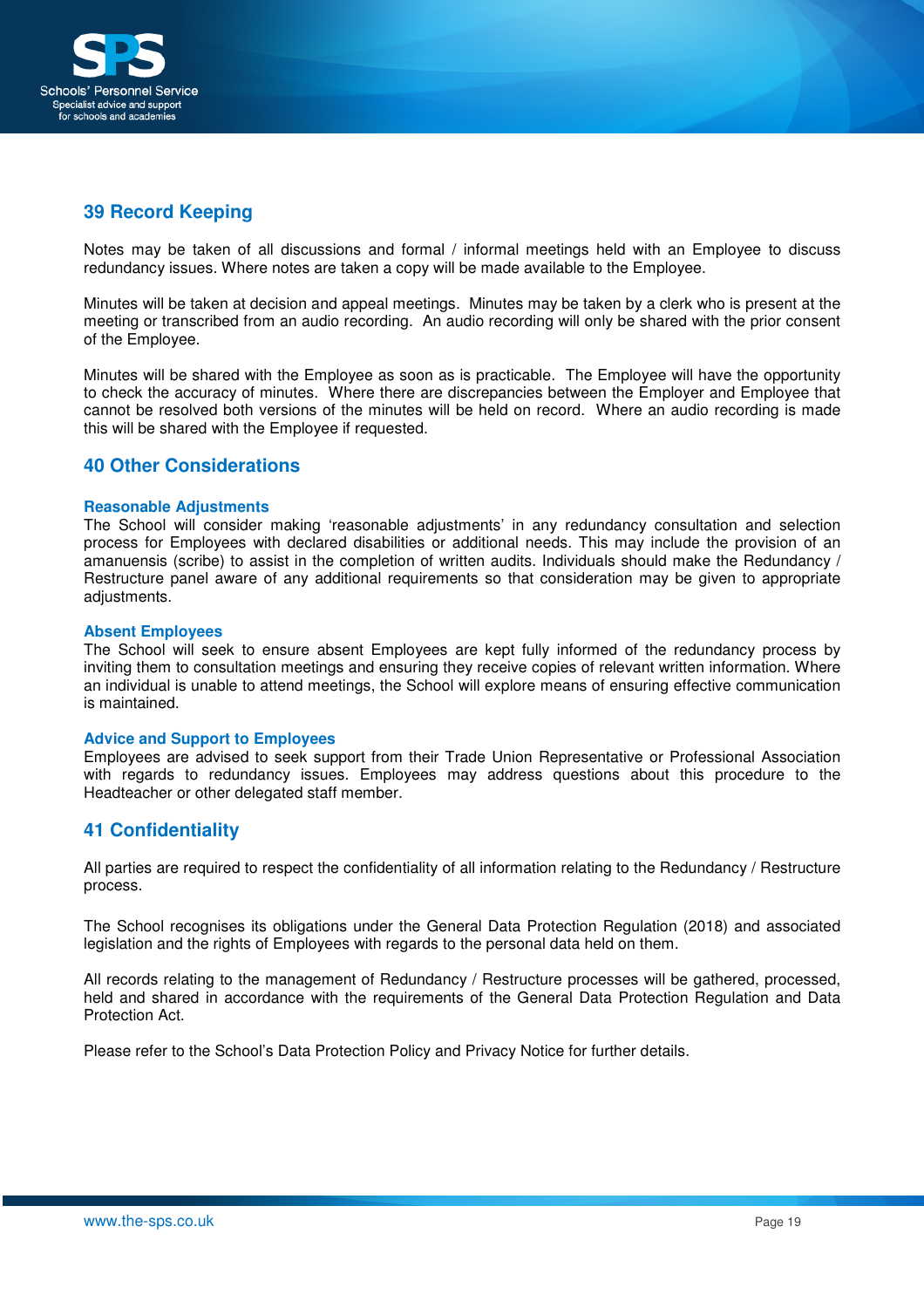

# Appendix 1: Indicative Redundancy / Restructure Timeline

| $\mathbf{1}$ | <b>Governing Body meets</b><br>Agree need to proceed with restructure and commence<br>consultation<br>Panel identified                                                                                                                                                                                    | Before Consultation Meeting is convened<br>School to determine                                                                                                                                                                                                                            |  |  |  |  |  |  |
|--------------|-----------------------------------------------------------------------------------------------------------------------------------------------------------------------------------------------------------------------------------------------------------------------------------------------------------|-------------------------------------------------------------------------------------------------------------------------------------------------------------------------------------------------------------------------------------------------------------------------------------------|--|--|--|--|--|--|
| 2            | Formal Consultation Meeting with Employees and Trade Union /<br><b>Professional Associations</b><br><b>Proposals Explained</b>                                                                                                                                                                            | Reasonable Notice<br>(e.g. 5-10 working days)                                                                                                                                                                                                                                             |  |  |  |  |  |  |
| 3            | <b>Formal Consultation Period</b><br>Section 188 letter or consultation letter shared as appropriate<br>Comments invited from Employee and Trade Union / Professional<br>$\bullet$<br>Associations                                                                                                        | Commences Working Day Following the<br><b>Consultation Meeting</b><br>Where redundancies are proposed the<br>consultation period will be 10 working days or<br>longer as required by TULRA<br>ΟR<br>Where no redundancies are proposed - the<br>school will determine consultation period |  |  |  |  |  |  |
| 4            | <b>Individual Consultation</b><br>Employees given the opportunity to meet on 1:1 basis                                                                                                                                                                                                                    | Usually during first week of formal consultation                                                                                                                                                                                                                                          |  |  |  |  |  |  |
| 5            | <b>End of Formal Consultation</b><br>Panel considers responses to consultation and whether original<br>proposals should proceed or be revised                                                                                                                                                             | Asap after end of consultation                                                                                                                                                                                                                                                            |  |  |  |  |  |  |
| 6            | At risk letters sent - where redundancies are proposed<br>Employees placed at risk and notified of selection process<br>Where no redundancies are proposed employees advised of<br>$\bullet$<br>selection process                                                                                         | Allow 1 week                                                                                                                                                                                                                                                                              |  |  |  |  |  |  |
| 7            | <b>Selection</b><br>Audits / Applications to be returned by<br><b>Selection Meeting</b><br>Interviews Held (if applicable)                                                                                                                                                                                | Allow $1 - 2$ weeks                                                                                                                                                                                                                                                                       |  |  |  |  |  |  |
| 8            | <b>Notification of outcome</b><br>Communicate outcome of process<br>Inform Employees if their posts are selected for redundancy or<br>Offer of an alternative post made / contractual variation confirmed<br>$\bullet$<br>Employees advised they may attend a decision meeting and<br>$\bullet$<br>appeal | Asap after conclusion of selection process                                                                                                                                                                                                                                                |  |  |  |  |  |  |
| 9            | <b>Decision Meeting</b><br>School explains reason for Employee's selection for redundancy<br>Employee may ask questions or present reasons why they<br>$\bullet$<br>believe they should have been selected                                                                                                | Meeting usually held within 5 working days of<br>written notification of the outcome of the<br>selection process                                                                                                                                                                          |  |  |  |  |  |  |
|              |                                                                                                                                                                                                                                                                                                           | Outcome confirmed in writing as soon as<br>practicable - usually within 5 working days and<br>prior to notice being issued                                                                                                                                                                |  |  |  |  |  |  |
| 10           | <b>Notice Issued</b><br>Notice will be the greater of statutory or contractual entitlement                                                                                                                                                                                                                | After the Decision Meeting and in line with<br>statutory / contractual entitlement                                                                                                                                                                                                        |  |  |  |  |  |  |
| 11           | <b>Appeal Meeting</b><br>Appeals to be made by<br>Employees Advised of the outcome by                                                                                                                                                                                                                     | Appeals to be made within 5 working days of<br>start of notice period<br>Appeals usually heard within 10 working days<br>Outcome confirmed in writing as soon as                                                                                                                          |  |  |  |  |  |  |
| 12           | Contracts terminate by reason of redundancy or contractual<br>amendments effective                                                                                                                                                                                                                        | practicable                                                                                                                                                                                                                                                                               |  |  |  |  |  |  |
|              | www.the-sps.co.uk                                                                                                                                                                                                                                                                                         | Page 20                                                                                                                                                                                                                                                                                   |  |  |  |  |  |  |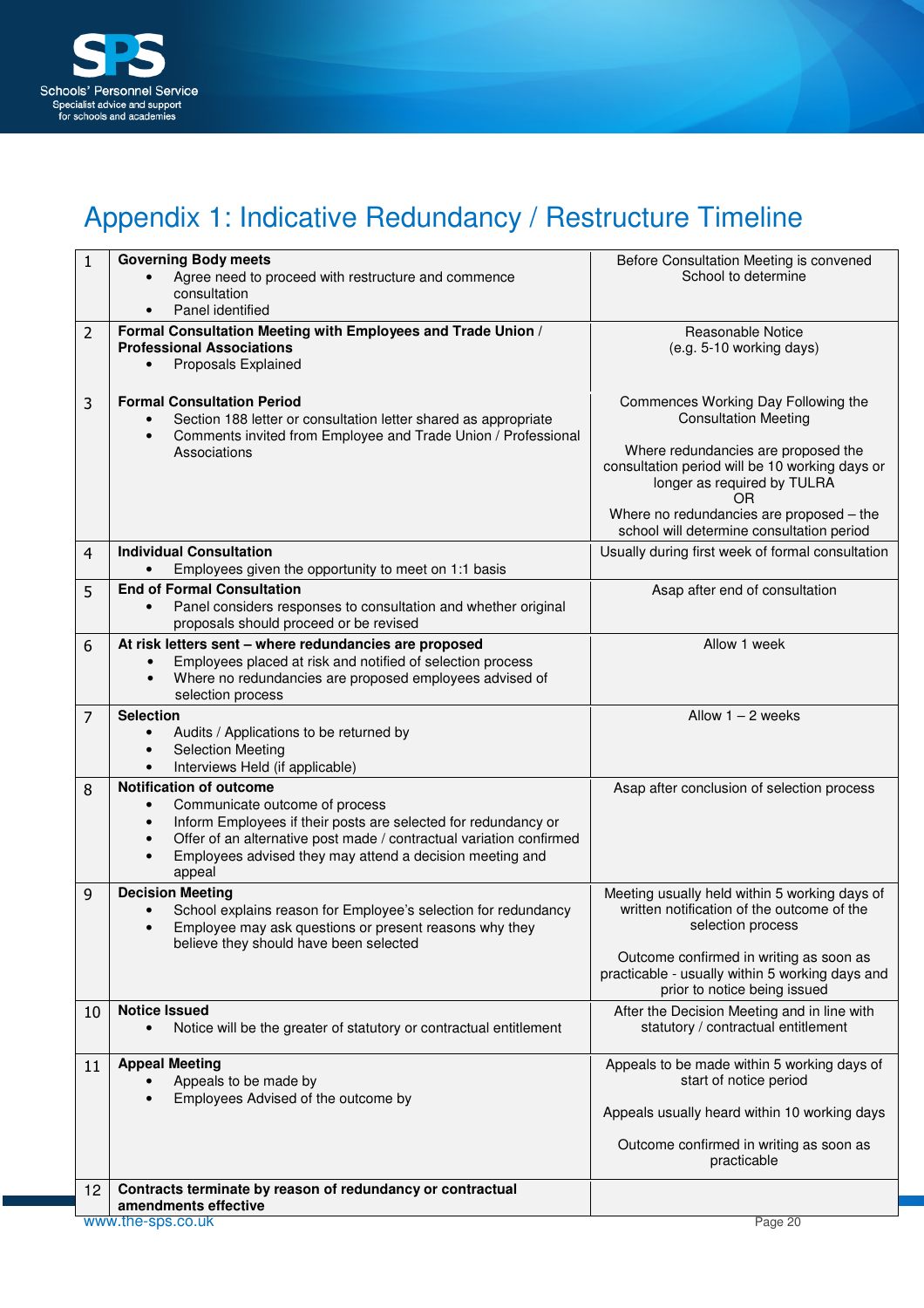

# Appendix 2: Delegated Responsibility

#### **Guidance Note:**

Under the School Staffing Regulations 2009, dismissal decisions, may be delegated to either:

- The Headteacher.
- One or more governors.
- One or more governors acting together with the Headteacher.

Governors should therefore determine delegation arrangements for the management of redundancy dismissals within their own School. Any delegation arrangements should be consistent with the Terms of Reference of the Governing Body.

Schools are advised to seek guidance from their personnel provider on the appropriate composition of formal panels given the circumstances to ensure a fair, impartial and objective process.

The application of the School's procedure will be managed by an individual or panel with delegated authority to take decisions regarding the process, including making dismissals on behalf of the Governing Body.

Consideration should be given to the appropriate composition of the panel in the circumstances.

#### Either: Where authority to dismiss has been delegated

In this school responsibility for dismissal decisions has been delegated to the Headteacher, the redundancy process may be managed by, and initial restructure and redundancy decisions made, solely by the Headteacher.

A redundancy / restructure panel of one or more governors may be convened to hear the matter in situations where it is not appropriate for the Headteacher to perform this function.

Appeals will be heard by a panel of one or more governors who have had no prior involvement in the matter under consideration.

Staff governors should not be a member of a governor redundancy, restructure or appeal panel.

#### Or: Where authority has not been delegated

In this school responsibility for dismissal decisions has not been delegated and therefore formal hearings to consider dismissal will be heard by a redundancy / restructure panel of one or more governors who have had no prior involvement in the matter under consideration.

Appeals will be heard by a further panel of one or more governors who have had no prior involvement in the matter under consideration.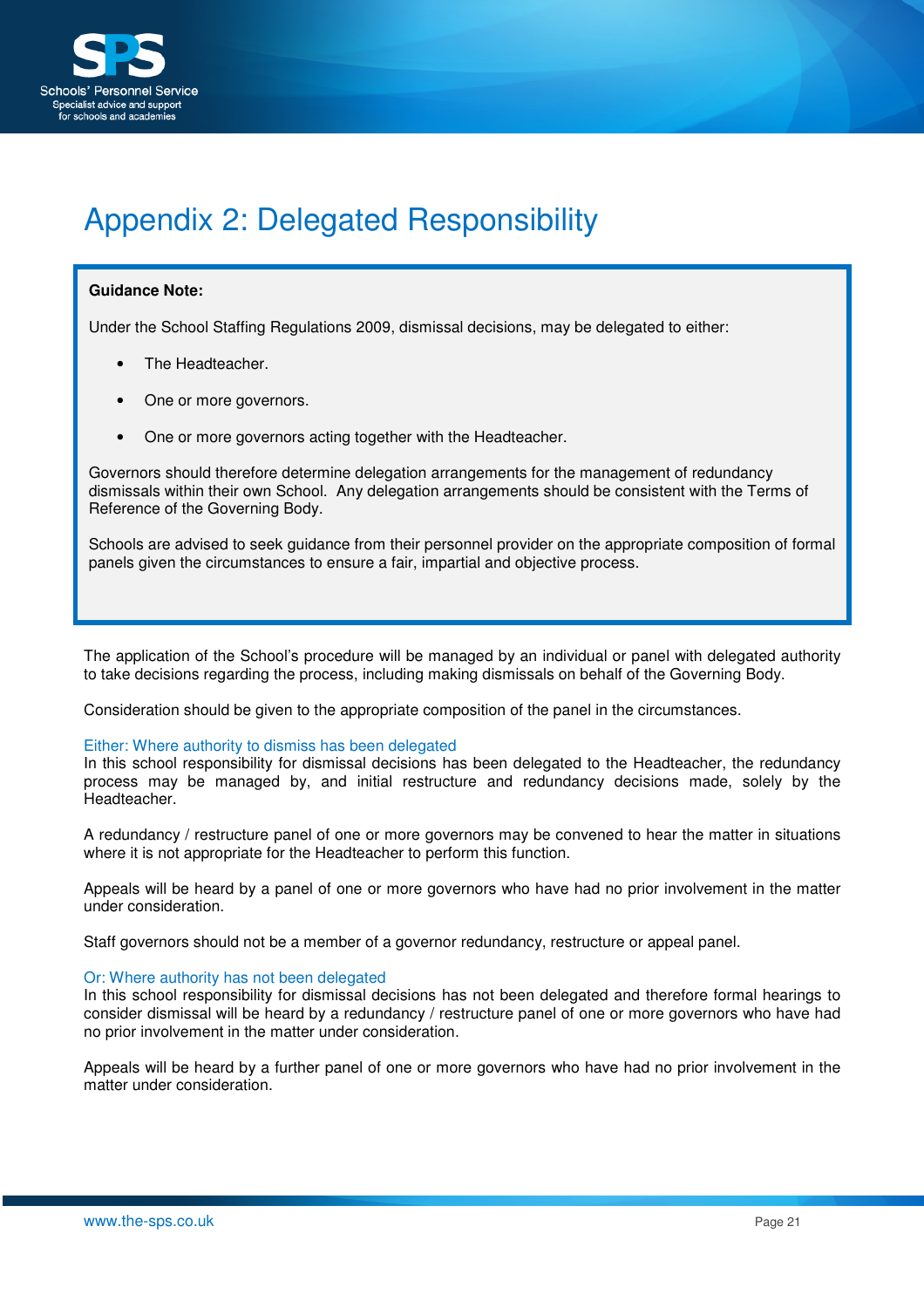

Staff Governors should not be a member of a governor redundancy, restructure or appeal panel.

#### **Additional Considerations for Community and Voluntary Controlled Schools**

In accordance with the 2009 School Staffing Regulations, where a decision is made by a Community or Voluntary controlled school to dismiss an employee the Local Authority (via the Schools' Personnel Service) must also be informed of the decision and reasons for this by the School. Notice of redundancy will be issued by the school on behalf of the Local Authority and the Governing Body.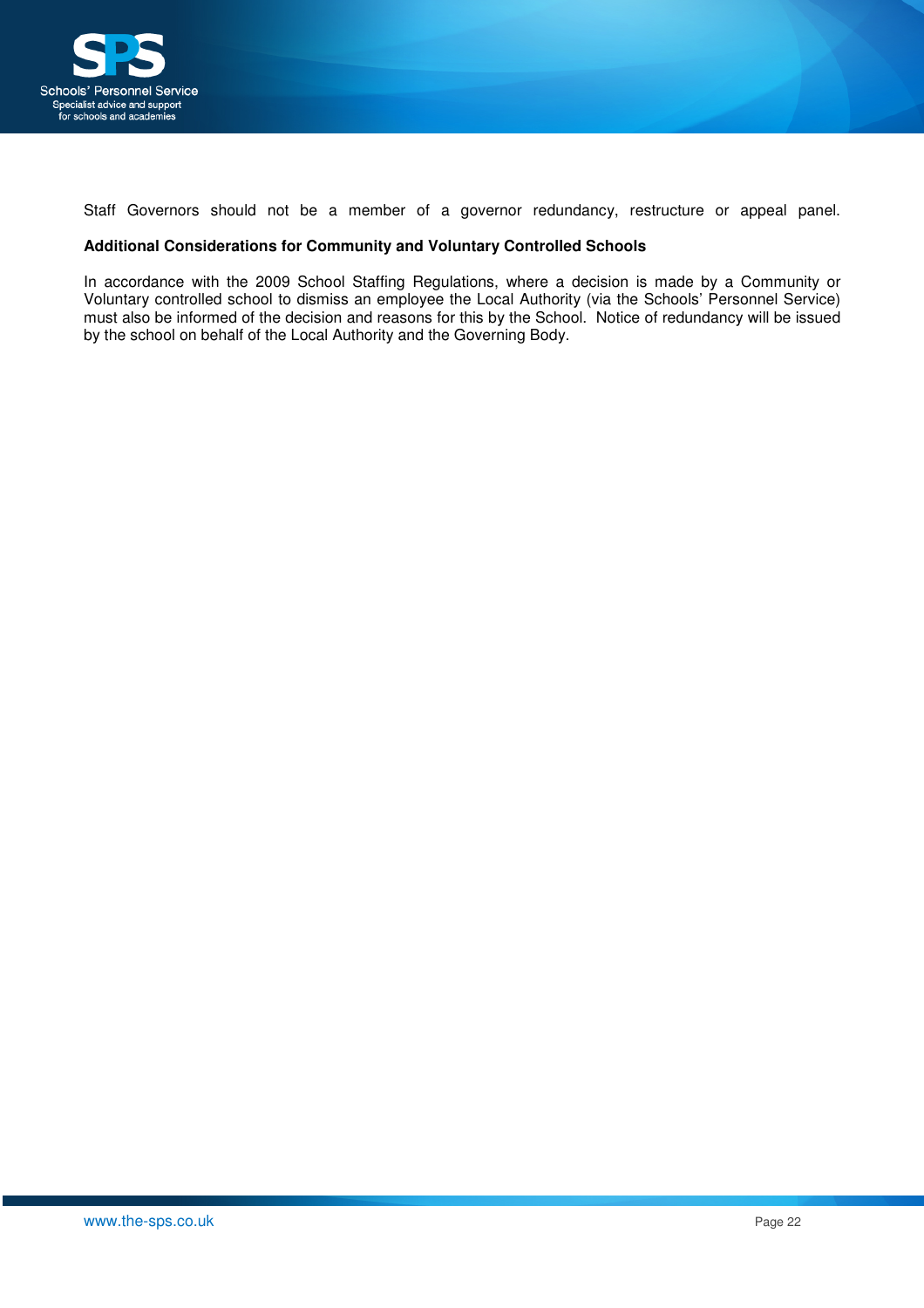

# Appendix 3: Indicative Redundancy Entitlement Chart

The table below provides an illustration of the redundancy entitlement (weeks' pay) an Employee may receive depending on their age and length of continuous local government service.

| Age<br>(years)                                                                                                                                                                                                       |                                                                                                                                                                                                                                                                                                                                                                                                                                                                                                                             |                                                                                                                                                                                                                                                                                                                                                                                                                                                                                                               |                                                                                                                                                                                                                                                                                                         |                                                                                                                                                                                                                                                                                                                                                                |                                                                                                                                                                                                                                                          |                                                                                                                                                                                                                                                                                                                                                                                                                                                                    |                                                                                                                                                                                                           | Service<br>(years)                                                                                                                                                                                                                                                                                                                                                                        |                                                                                                                                                                               |                                                                                                                                                                                       |                                                                                                                                                   |                                                                                                                                        |                                                                                                                               |                                                                                                                         |                                                                                                                   |                                                                                                                                                                                                                                                                                                                                                                                                       |                                                                                           |                                                                                                 |                                                                                                              |
|----------------------------------------------------------------------------------------------------------------------------------------------------------------------------------------------------------------------|-----------------------------------------------------------------------------------------------------------------------------------------------------------------------------------------------------------------------------------------------------------------------------------------------------------------------------------------------------------------------------------------------------------------------------------------------------------------------------------------------------------------------------|---------------------------------------------------------------------------------------------------------------------------------------------------------------------------------------------------------------------------------------------------------------------------------------------------------------------------------------------------------------------------------------------------------------------------------------------------------------------------------------------------------------|---------------------------------------------------------------------------------------------------------------------------------------------------------------------------------------------------------------------------------------------------------------------------------------------------------|----------------------------------------------------------------------------------------------------------------------------------------------------------------------------------------------------------------------------------------------------------------------------------------------------------------------------------------------------------------|----------------------------------------------------------------------------------------------------------------------------------------------------------------------------------------------------------------------------------------------------------|--------------------------------------------------------------------------------------------------------------------------------------------------------------------------------------------------------------------------------------------------------------------------------------------------------------------------------------------------------------------------------------------------------------------------------------------------------------------|-----------------------------------------------------------------------------------------------------------------------------------------------------------------------------------------------------------|-------------------------------------------------------------------------------------------------------------------------------------------------------------------------------------------------------------------------------------------------------------------------------------------------------------------------------------------------------------------------------------------|-------------------------------------------------------------------------------------------------------------------------------------------------------------------------------|---------------------------------------------------------------------------------------------------------------------------------------------------------------------------------------|---------------------------------------------------------------------------------------------------------------------------------------------------|----------------------------------------------------------------------------------------------------------------------------------------|-------------------------------------------------------------------------------------------------------------------------------|-------------------------------------------------------------------------------------------------------------------------|-------------------------------------------------------------------------------------------------------------------|-------------------------------------------------------------------------------------------------------------------------------------------------------------------------------------------------------------------------------------------------------------------------------------------------------------------------------------------------------------------------------------------------------|-------------------------------------------------------------------------------------------|-------------------------------------------------------------------------------------------------|--------------------------------------------------------------------------------------------------------------|
|                                                                                                                                                                                                                      |                                                                                                                                                                                                                                                                                                                                                                                                                                                                                                                             |                                                                                                                                                                                                                                                                                                                                                                                                                                                                                                               | 4                                                                                                                                                                                                                                                                                                       |                                                                                                                                                                                                                                                                                                                                                                |                                                                                                                                                                                                                                                          |                                                                                                                                                                                                                                                                                                                                                                                                                                                                    |                                                                                                                                                                                                           |                                                                                                                                                                                                                                                                                                                                                                                           |                                                                                                                                                                               |                                                                                                                                                                                       |                                                                                                                                                   |                                                                                                                                        |                                                                                                                               |                                                                                                                         |                                                                                                                   |                                                                                                                                                                                                                                                                                                                                                                                                       |                                                                                           |                                                                                                 |                                                                                                              |
| 17<br>18<br>19<br>20<br>21<br>22<br>23<br>24<br>25<br>26<br>27<br>28<br>29<br>30<br>31<br>32<br>33<br>34<br>35<br>36<br>37<br>38<br>39<br>40<br>41<br>42<br>43<br>44<br>45<br>46<br>47<br>48<br>49<br>50<br>51<br>52 | 2<br>1<br>1<br>1<br>1<br>1<br>1<br>$1\frac{1}{2}$<br>2<br>2<br>$\overline{\mathbf{c}}$<br>$\overline{\mathbf{c}}$<br>$\overline{c}$<br>$\overline{\mathbf{c}}$<br>$\overline{\mathbf{c}}$<br>$\boldsymbol{2}$<br>$\overline{\mathbf{c}}$<br>$\overline{\mathbf{c}}$<br>$\overline{\mathbf{c}}$<br>$\overline{\mathbf{c}}$<br>$\overline{\mathbf{c}}$<br>$\overline{\mathbf{c}}$<br>$\overline{c}$<br>$\overline{c}$<br>$\overline{c}$<br>$\overline{c}$<br>$2\frac{1}{2}$<br>3<br>3<br>3<br>3<br>3<br>3<br>3<br>3<br>3<br>3 | 3<br>$1\frac{1}{2}$<br>$1\frac{1}{2}$<br>$1\frac{1}{2}$<br>$1\frac{1}{2}$<br>$1\frac{1}{2}$<br>$\overline{c}$<br>$2\frac{1}{2}$<br>3<br>3<br>3<br>$\ensuremath{\mathsf{3}}$<br>$\ensuremath{\mathsf{3}}$<br>3<br>3<br>3<br>3<br>3<br>3<br>3<br>3<br>3<br>3<br>$\ensuremath{\mathsf{3}}$<br>$\ensuremath{\mathsf{3}}$<br>$3\frac{1}{2}$<br>4<br>$4\frac{1}{2}$<br>$4\frac{1}{2}$<br>$4\frac{1}{2}$<br>$4\frac{1}{2}$<br>$4\frac{1}{2}$<br>$4\frac{1}{2}$<br>$4\frac{1}{2}$<br>$4\frac{1}{2}$<br>$4\frac{1}{2}$ | $\overline{c}$<br>$\mathbf 2$<br>$\overline{c}$<br>$\overline{c}$<br>$2\frac{1}{2}$<br>3<br>$3\frac{1}{2}$<br>4<br>4<br>4<br>4<br>4<br>4<br>4<br>4<br>4<br>4<br>4<br>4<br>4<br>4<br>4<br>4<br>$4\frac{1}{2}$<br>5<br>$5\frac{1}{2}$<br>6<br>6<br>6<br>6<br>$6\phantom{1}6$<br>6<br>$6\phantom{1}6$<br>6 | 5<br>$2\frac{1}{2}$<br>$2\frac{1}{2}$<br>$2\frac{1}{2}$<br>3<br>$3\frac{1}{2}$<br>4<br>$4\frac{1}{2}$<br>5<br>5<br>5<br>5<br>5<br>5<br>5<br>5<br>5<br>5<br>5<br>5<br>5<br>5<br>5<br>$5\frac{1}{2}$<br>6<br>$6\frac{1}{2}$<br>7<br>$7\frac{1}{2}$<br>$7\frac{1}{2}$<br>$7\frac{1}{2}$<br>$7\frac{1}{2}$<br>$7\frac{1}{2}$<br>$7\frac{1}{2}$ 9<br>$7\frac{1}{2}$ | 6<br>3<br>3<br>$3\frac{1}{2}$<br>$\overline{4}$<br>$4\frac{1}{2}$<br>5<br>$5\frac{1}{2}$<br>6<br>6<br>6<br>6<br>6<br>6<br>6<br>6<br>6<br>6<br>6<br>6<br>6<br>6<br>$6\frac{1}{2}$<br>7<br>$7\frac{1}{2}$<br>8<br>$8\frac{1}{2}$<br>9<br>9<br>9<br>9<br>-9 | 7<br>$3\frac{1}{2}$<br>4<br>$4\frac{1}{2}$<br>5<br>$5\frac{1}{2}$<br>6<br>$6\frac{1}{2}$<br>$\overline{7}$<br>$\overline{7}$<br>$\overline{7}$<br>$\overline{7}$<br>$\overline{7}$<br>$\overline{7}$<br>$\overline{7}$<br>$\overline{7}$<br>$\overline{7}$<br>$\overline{7}$<br>$\overline{7}$<br>$\overline{7}$<br>$\overline{7}$<br>$7\frac{1}{2}$<br>8<br>$8\frac{1}{2}$<br>9<br>$9\frac{1}{2}$<br>10<br>101/2 12<br>101/2 12<br>101/2 12<br>$10\frac{1}{2}$ 12 | 8<br>$4\frac{1}{2}$<br>5<br>$5\frac{1}{2}$<br>6<br>$6\frac{1}{2}$<br>7<br>$7\frac{1}{2}$<br>8<br>8<br>8<br>8<br>8<br>8<br>8<br>8<br>8<br>8<br>8<br>8<br>$8\frac{1}{2}$<br>9<br>$9\frac{1}{2}$<br>10<br>11 | 9<br>$5\frac{1}{2}$<br>6<br>$6\frac{1}{2}$<br>7<br>$7\frac{1}{2}$<br>8<br>$8\frac{1}{2}$<br>9<br>9<br>9<br>9<br>9<br>9<br>9<br>9<br>9<br>9<br>9<br>$9\frac{1}{2}$<br>10<br>11<br>101/2 111/2 121/2 131/2 141/2 151/2 161/2 171/2 181/2 191/2 201/2 211/2 221/2<br>12<br>101/2 111/2 121/2 131/2 141/2 151/2 161/2 171/2 181/2 191/2 201/2 211/2 221/2 231/2<br>13<br>131/2 15<br>131/2 15 | 10<br>$6\frac{1}{2}$<br>7<br>$7\frac{1}{2}$<br>8<br>$8\frac{1}{2}$<br>9<br>$9\frac{1}{2}$<br>10<br>10<br>10<br>10<br>10<br>10<br>10<br>10<br>10<br>10<br>11<br>12<br>13<br>14 | 11<br>$7\frac{1}{2}$<br>8<br>$8\frac{1}{2}$<br>9<br>$9\frac{1}{2}$<br>10<br>$10\frac{1}{2}$ 11<br>11<br>11<br>11<br>11<br>11<br>11<br>11<br>11<br>11<br>12<br>13<br>14<br>15<br>16 17 | 12<br>$8\frac{1}{2}$<br>9<br>$9\frac{1}{2}$<br>10<br>101/2 11<br>111/2 12<br>12<br>12<br>12<br>12<br>12<br>12<br>12<br>12<br>13<br>14<br>15<br>16 | 13<br>$9\frac{1}{2}$<br>10<br>101/2 11<br>111/2 12<br>121/2 13<br>13<br>13<br>13<br>13<br>13<br>13<br>13<br>14<br>15<br>16<br>17<br>18 | 14<br>$10\frac{1}{2}$ -<br>111/2 12<br>121/2 13<br>131/2 14<br>14<br>14<br>14<br>14<br>14<br>14<br>15<br>16<br>17<br>18<br>19 | 15<br>$11\frac{1}{2}$ -<br>121/2 13<br>131/2 14<br>141/2 15<br>15<br>15<br>15<br>15<br>15<br>16<br>17<br>18<br>19<br>20 | 16<br>$12\frac{1}{2}$ -<br>131/2 14<br>141/2 15<br>151/2 16<br>16<br>16<br>16<br>16<br>17<br>18<br>19<br>20<br>21 | 17<br>$13\frac{1}{2}$ -<br>141/2 15<br>151/2 16<br>161/2 17<br>17<br>17<br>17<br>101/2 111/2 121/2 131/2 141/2 151/2 161/2 171/2 181/2 191/2 201/2<br>18<br>101/2 111/2 121/2 131/2 141/2 151/2 161/2 171/2 181/2 191/2 201/2 211/2<br>19<br>20<br>21<br>131/2 141/2 151/2 161/2 171/2 181/2 191/2 201/2 211/2 221/2 231/2 241/2<br>22<br>161/2 171/2 181/2 191/2 201/2 211/2 221/2 231/2 241/2 251/2 | 18<br>14½ -<br>151/2 16<br>161/2 17<br>171/2 18<br>18<br>18<br>19<br>20<br>21<br>22<br>23 | 19<br>$15\frac{1}{2}$ -<br>161/2 17<br>171/2 18<br>181/2 19<br>19<br>20<br>21<br>22<br>23<br>24 | 20<br>$16\frac{1}{2}$<br>$17\frac{1}{2}$<br>$18\frac{1}{2}$<br>$19\frac{1}{2}$<br>21<br>22<br>23<br>24<br>25 |
| 53                                                                                                                                                                                                                   | 3                                                                                                                                                                                                                                                                                                                                                                                                                                                                                                                           | $4\frac{1}{2}$                                                                                                                                                                                                                                                                                                                                                                                                                                                                                                | $6\,$                                                                                                                                                                                                                                                                                                   | $7\frac{1}{2}$                                                                                                                                                                                                                                                                                                                                                 | -9                                                                                                                                                                                                                                                       | 101/2 12                                                                                                                                                                                                                                                                                                                                                                                                                                                           |                                                                                                                                                                                                           | 131/2 15                                                                                                                                                                                                                                                                                                                                                                                  |                                                                                                                                                                               | 161/2 18                                                                                                                                                                              |                                                                                                                                                   | 19                                                                                                                                     | 20                                                                                                                            | 21                                                                                                                      | 22                                                                                                                | 23                                                                                                                                                                                                                                                                                                                                                                                                    | 24                                                                                        | 25                                                                                              | 26                                                                                                           |
| 54                                                                                                                                                                                                                   | 3                                                                                                                                                                                                                                                                                                                                                                                                                                                                                                                           | $4\frac{1}{2}$                                                                                                                                                                                                                                                                                                                                                                                                                                                                                                | 6                                                                                                                                                                                                                                                                                                       | $7\frac{1}{2}$                                                                                                                                                                                                                                                                                                                                                 | -9                                                                                                                                                                                                                                                       | 101/2 12                                                                                                                                                                                                                                                                                                                                                                                                                                                           |                                                                                                                                                                                                           | 131/2 15                                                                                                                                                                                                                                                                                                                                                                                  |                                                                                                                                                                               | 161/2 18                                                                                                                                                                              |                                                                                                                                                   |                                                                                                                                        |                                                                                                                               |                                                                                                                         |                                                                                                                   | 191/2 201/2 211/2 221/2 231/2 241/2 251/2 261/2                                                                                                                                                                                                                                                                                                                                                       |                                                                                           |                                                                                                 |                                                                                                              |
| 55                                                                                                                                                                                                                   | 3                                                                                                                                                                                                                                                                                                                                                                                                                                                                                                                           | $4\frac{1}{2}$                                                                                                                                                                                                                                                                                                                                                                                                                                                                                                | 6                                                                                                                                                                                                                                                                                                       | $7\frac{1}{2}$                                                                                                                                                                                                                                                                                                                                                 | -9                                                                                                                                                                                                                                                       | 101/2 12                                                                                                                                                                                                                                                                                                                                                                                                                                                           |                                                                                                                                                                                                           | 131/2 15                                                                                                                                                                                                                                                                                                                                                                                  |                                                                                                                                                                               | 161/2 18                                                                                                                                                                              |                                                                                                                                                   | 191/2 21                                                                                                                               |                                                                                                                               | 22                                                                                                                      | 23                                                                                                                | 24                                                                                                                                                                                                                                                                                                                                                                                                    | 25                                                                                        | 26                                                                                              | 27                                                                                                           |
| 56                                                                                                                                                                                                                   | 3                                                                                                                                                                                                                                                                                                                                                                                                                                                                                                                           | $4\frac{1}{2}$                                                                                                                                                                                                                                                                                                                                                                                                                                                                                                | 6                                                                                                                                                                                                                                                                                                       | $7\frac{1}{2}$                                                                                                                                                                                                                                                                                                                                                 | 9                                                                                                                                                                                                                                                        | 101/2 12                                                                                                                                                                                                                                                                                                                                                                                                                                                           |                                                                                                                                                                                                           | 131/2 15                                                                                                                                                                                                                                                                                                                                                                                  |                                                                                                                                                                               | 161/2 18                                                                                                                                                                              |                                                                                                                                                   | 191/2 21                                                                                                                               |                                                                                                                               |                                                                                                                         |                                                                                                                   | 221/2 231/2 241/2 251/2 261/2 271/2                                                                                                                                                                                                                                                                                                                                                                   |                                                                                           |                                                                                                 |                                                                                                              |
| 57                                                                                                                                                                                                                   | 3                                                                                                                                                                                                                                                                                                                                                                                                                                                                                                                           | $4\frac{1}{2}$                                                                                                                                                                                                                                                                                                                                                                                                                                                                                                | 6                                                                                                                                                                                                                                                                                                       | $7\frac{1}{2}$                                                                                                                                                                                                                                                                                                                                                 | 9                                                                                                                                                                                                                                                        | 101/2 12                                                                                                                                                                                                                                                                                                                                                                                                                                                           |                                                                                                                                                                                                           | 131/2 15                                                                                                                                                                                                                                                                                                                                                                                  |                                                                                                                                                                               | 161/2 18                                                                                                                                                                              |                                                                                                                                                   | 191/2 21                                                                                                                               |                                                                                                                               | 221/2 24                                                                                                                |                                                                                                                   | 25                                                                                                                                                                                                                                                                                                                                                                                                    | 26                                                                                        | 27                                                                                              | 28                                                                                                           |
| 58<br>59                                                                                                                                                                                                             | 3<br>3                                                                                                                                                                                                                                                                                                                                                                                                                                                                                                                      | $4\frac{1}{2}$<br>$4\frac{1}{2}$                                                                                                                                                                                                                                                                                                                                                                                                                                                                              | 6<br>6                                                                                                                                                                                                                                                                                                  | $7\frac{1}{2}$<br>$7\frac{1}{2}$                                                                                                                                                                                                                                                                                                                               | 9<br>9                                                                                                                                                                                                                                                   | $10\frac{1}{2}$ 12<br>101/2 12                                                                                                                                                                                                                                                                                                                                                                                                                                     |                                                                                                                                                                                                           | 131/2 15<br>131/2 15                                                                                                                                                                                                                                                                                                                                                                      |                                                                                                                                                                               | 161/2 18<br>$16\frac{1}{2}$ 18                                                                                                                                                        |                                                                                                                                                   | 191/2 21<br>191/2 21                                                                                                                   |                                                                                                                               | 221/2 24<br>221/2 24                                                                                                    |                                                                                                                   | 251/2 27                                                                                                                                                                                                                                                                                                                                                                                              |                                                                                           | 28                                                                                              | 251/2 261/2 271/2 281/2<br>29                                                                                |
| 60                                                                                                                                                                                                                   | 3                                                                                                                                                                                                                                                                                                                                                                                                                                                                                                                           | $4\frac{1}{2}$                                                                                                                                                                                                                                                                                                                                                                                                                                                                                                | 6                                                                                                                                                                                                                                                                                                       | $7\frac{1}{2}$                                                                                                                                                                                                                                                                                                                                                 | 9                                                                                                                                                                                                                                                        | 101/2 12                                                                                                                                                                                                                                                                                                                                                                                                                                                           |                                                                                                                                                                                                           | 131/2 15                                                                                                                                                                                                                                                                                                                                                                                  |                                                                                                                                                                               | 161/2 18                                                                                                                                                                              |                                                                                                                                                   | 191/2 21                                                                                                                               |                                                                                                                               | 221/2 24                                                                                                                |                                                                                                                   | 251/2 27                                                                                                                                                                                                                                                                                                                                                                                              |                                                                                           |                                                                                                 | 281/2 291/2                                                                                                  |
| $61 + 3$                                                                                                                                                                                                             |                                                                                                                                                                                                                                                                                                                                                                                                                                                                                                                             | $4\frac{1}{2}$ 6                                                                                                                                                                                                                                                                                                                                                                                                                                                                                              |                                                                                                                                                                                                                                                                                                         | $7\frac{1}{2}$ 9                                                                                                                                                                                                                                                                                                                                               |                                                                                                                                                                                                                                                          | 101/2 12                                                                                                                                                                                                                                                                                                                                                                                                                                                           |                                                                                                                                                                                                           | 13½ 15                                                                                                                                                                                                                                                                                                                                                                                    |                                                                                                                                                                               | 161/2 18                                                                                                                                                                              |                                                                                                                                                   | 191/2 21                                                                                                                               |                                                                                                                               | 221/2 24                                                                                                                |                                                                                                                   | 251/2 27                                                                                                                                                                                                                                                                                                                                                                                              |                                                                                           | 281/2 30                                                                                        |                                                                                                              |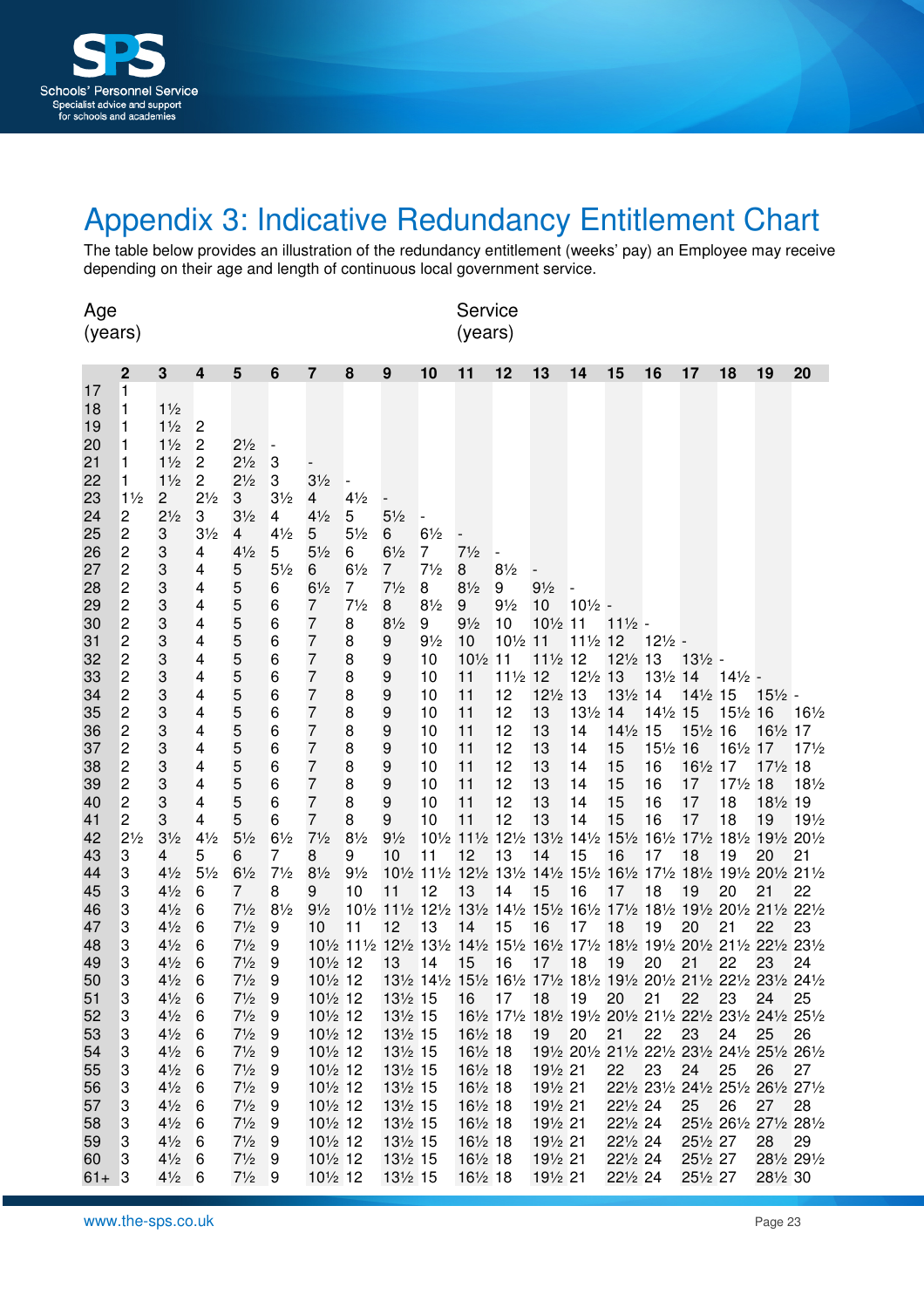

# Appendix 4: Decision and Appeal Meetings

#### **General**

Decision and Appeal Meetings should take place at a reasonable time and place usually during the Employee's normal working hours and, in the case of Employees who work term time only, during the School term. Meetings should not continue beyond 5pm to protect the welfare of the Employee. These arrangements may be varied by mutual agreement.

Consideration should be given to the venue for the hearing. There should be adequate rooms for the parties and arrangements to ensure that the meeting is conducted with discretion and confidentiality maintained. A venue away from the School site may be appropriate in certain circumstances.

The precise procedure to be followed will vary depending on the particular circumstances of each case, but in general the following will apply:

#### **Procedure for Decision Meetings**

- The Chair of the Redundancy Panel will introduce those present and their roles, explain the procedure to be followed and the format of the meeting.
- The Chair of the Redundancy Panel will explain the reasons why the Employee has been provisionally identified for redundancy with reference to the outcome of any audit or selection process. The Employee and their representative may ask any questions relating to this.
- The Employee and their representative may wish to present reasons why he / she should not have been selected. This may include asking the panel to reconsider its initial selection decision. The Employee is not permitted to add to information given during the selection process or comment on the performance of others. The Redundancy Panel may ask questions relating to the points raised by the Employee.
- The meeting is adjourned to enable the Redundancy Panel to consider the points raised and whether the provisional decision to dismiss should be upheld.
- The Decision Meeting is reconvened, and the outcome is communicated verbally to the Employee. The outcome will also be confirmed in writing to the Employee within 5 working days of the decision.

#### **Procedure for Appeals**

- The panel will identify a chair whose role is to facilitate the appeal meeting.
- The chair of the panel will introduce those present and their roles, explain the case to be considered, the procedure to be followed and the format of the meeting.
- The Employee or their representative shall put the case in support of the grounds for appeal, including any mitigating circumstances. This may include referring to written submissions and evidence. The School's representative and panel may ask questions of the Employee and their representative.
- The School's representative presents the case for upholding the previous panel's decision and refers to written documentation. The Employee and their representative and panel may ask questions of the School's representative.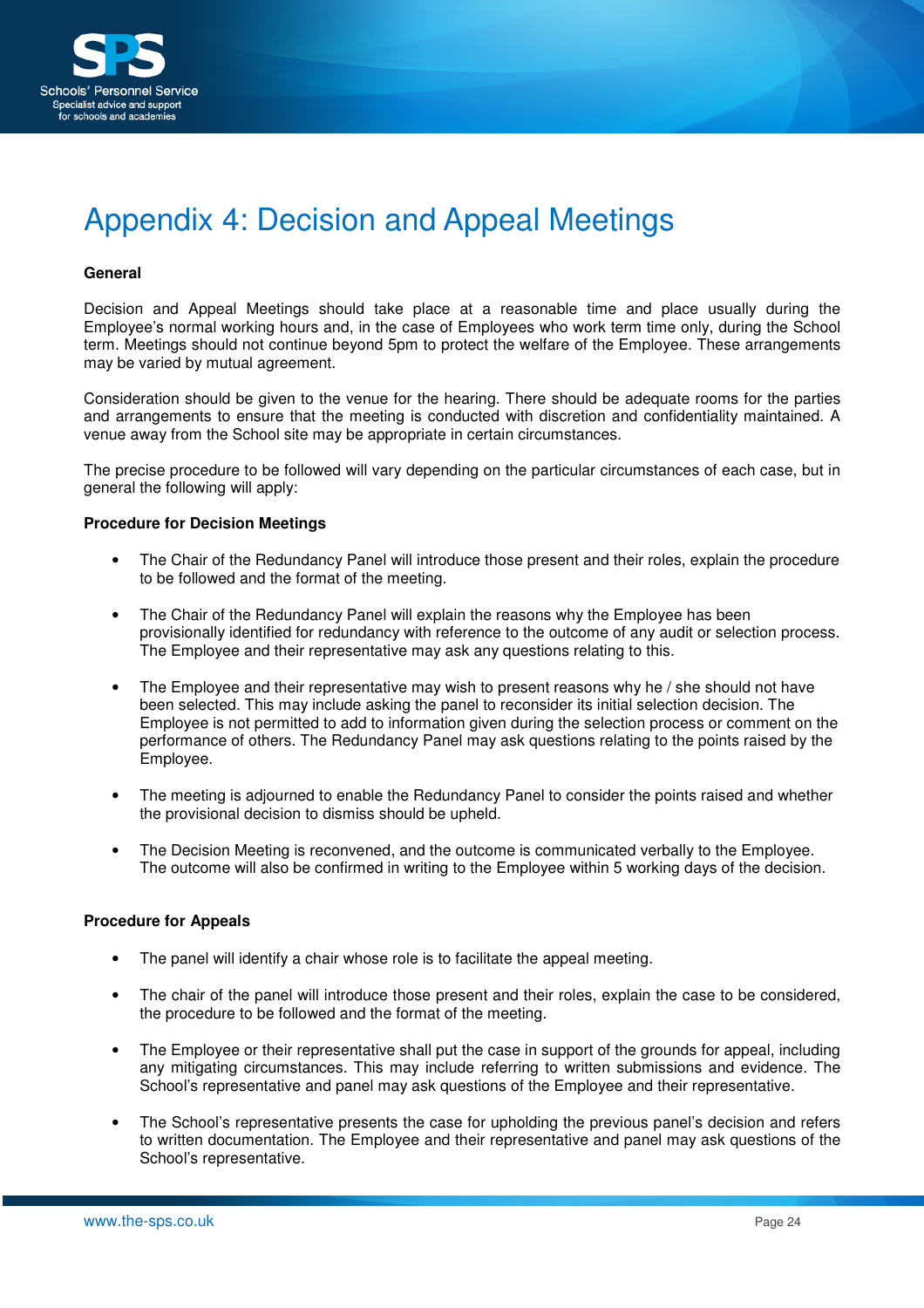

- The panel will invite both parties to sum up their cases, with the Employee or their representative having the final word. The hearing will then be adjourned whilst the panel deliberates over the evidence.
- Adjournments may be requested by both parties or by the panel during the appeal hearing. If new evidence is presented the appeal may need to be adjourned while this is investigated.
- The appeal hearing will then be adjourned whilst the panel deliberates over the evidence. If further clarity is required both parties may be recalled and the hearing reconvened so that all parties may hear any additional evidence.
- Where possible the appeal will be reconvened and the Employee advised verbally of the outcome following the conclusion of the process and the Panel's deliberations. On occasion it may not be possible to determine an outcome on the day of the appeal, in which case the panel will reconvene at the earliest possible opportunity to make a decision. Where the panel reconvenes, the outcome will be communicated in writing to the Employee.
- In all circumstances the Employee will be advised in writing of the outcome of the hearing usually within 5 working days of the decision being made.

#### **The Role of the Representative**

The Employee has the right to be accompanied to a hearing or appeal meeting by either a workplace colleague or recognised Trade Union representative.

The representative may address the hearing to put and sum up the Employee's case, respond on behalf of the Employee at the hearing and confer with the Employee during the hearing. The representative does not have the right to answer questions on the Employee's behalf, address the hearing if the Employee does not wish it or prevent the employer from explaining their case.

#### **The Role of the HR Advisors**

The School may request that a HR advisor attends an appeal meeting whose role is to advise the panel on the procedure and any points of employment law.

A further HR Advisor may also be in attendance to support the School in the presentation of their case.

The HR Advisors may be allowed to ask questions and clarify issues on behalf of the party they are supporting.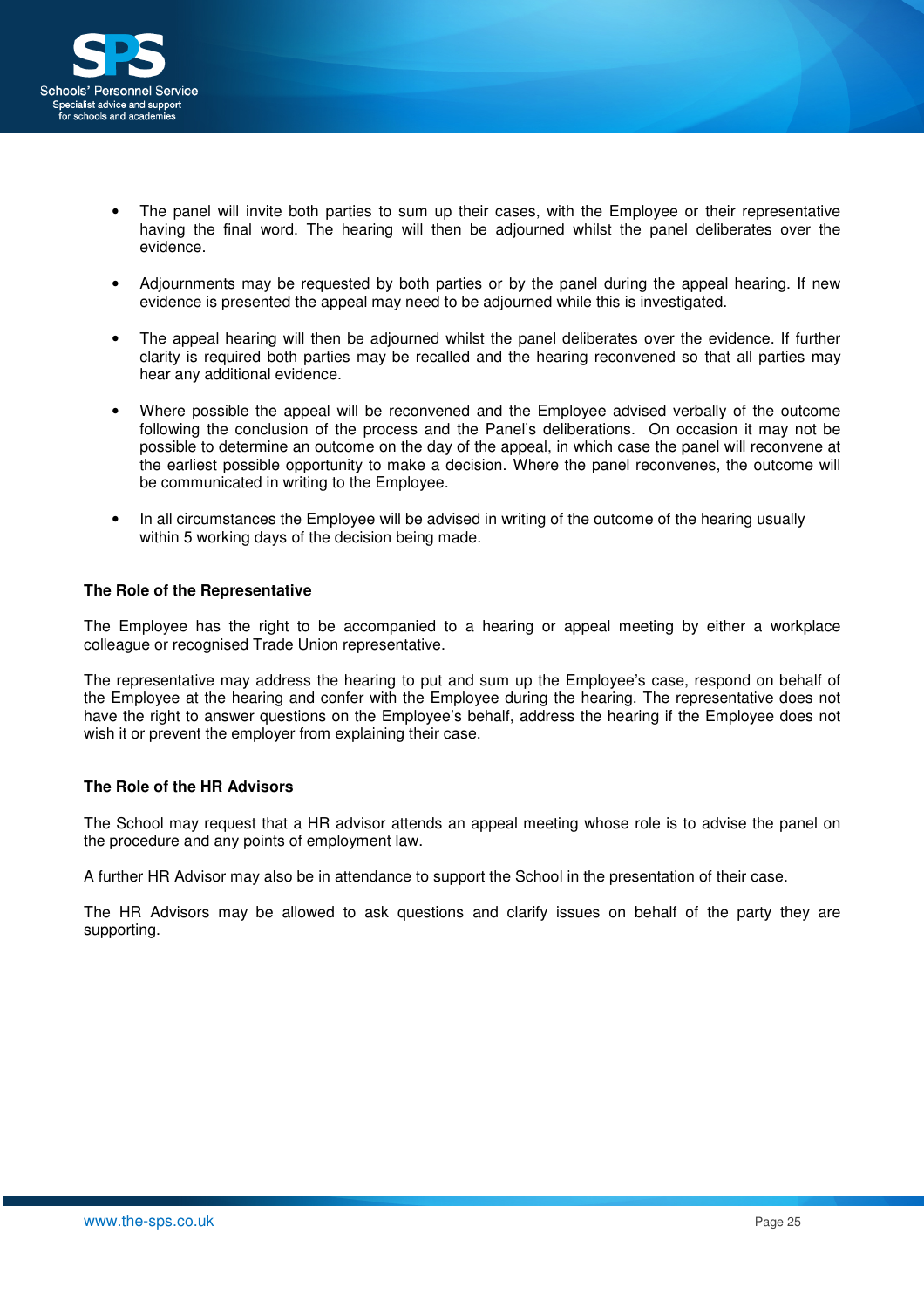

# Appendix 5: Procedure for the Closure of a Maintained School / Academy

#### **General**

A modified redundancy procedure will be followed where it is proposed by the Local Authority or Dfe that a school will close.

Proposals for the closure of a maintained school will be managed by the Local Authority in accordance with its stated policy and Dfe Guidance. Proposals for the closure of an Academy will be managed in accordance with guidance issued by the Dfe or Regional Schools Commissioner.

The Redundancy Panel will give due consideration to the process and decisions of the local authority / Dfe regarding to the closure when managing the resulting redundancy process.

The timings of the stages within this procedure will reflect the timescales required by the local authority / Dfe for public consultation and issuing public notice of the closure, however consideration will be giving to allowing sufficient time for meaningful consultation with employees and their Trade Union / professional association representatives.

#### **Redundancy Panel**

The application of this procedure will be managed by an individual governor or panel of governors with delegated authority to take decisions and make dismissals on behalf of the Governing Body.

#### **Consultation Meeting**

Consultation will commence with affected staff and Trade Union / professional association representatives at the earliest practical opportunity following a proposal being made to close a school.

Where proposals are announced some time in advance of the anticipated closure date and to support the sharing of information – meetings and communication may take place with employees and their Trade Union representatives on an informal basis in advance of a Consultation meeting being convened.

A Consultation meeting will be convened so that consideration can be given to the implications of the proposals for employees. As a guide Employees and their representatives will be given not less than 5 working days' notice of the date of this meeting.

This timing of this early consultation meeting will usually broadly coincide with the start of public consultation regarding the closure proposals – but may vary depending on the circumstances.

#### **Formal Consultation**

Following the Consultation meeting the Redundancy Panel will enter into a period of Formal Consultation with Employees and their representatives. At this stage the proposals will be formally set out in writing in accordance with the provisions of the Section S188 notice.

Formal consultation will usually be not less than 10 working days. A shorter timescale may apply in exceptional circumstances. Where this is required this will be discussed with staff and Trade Union Representatives.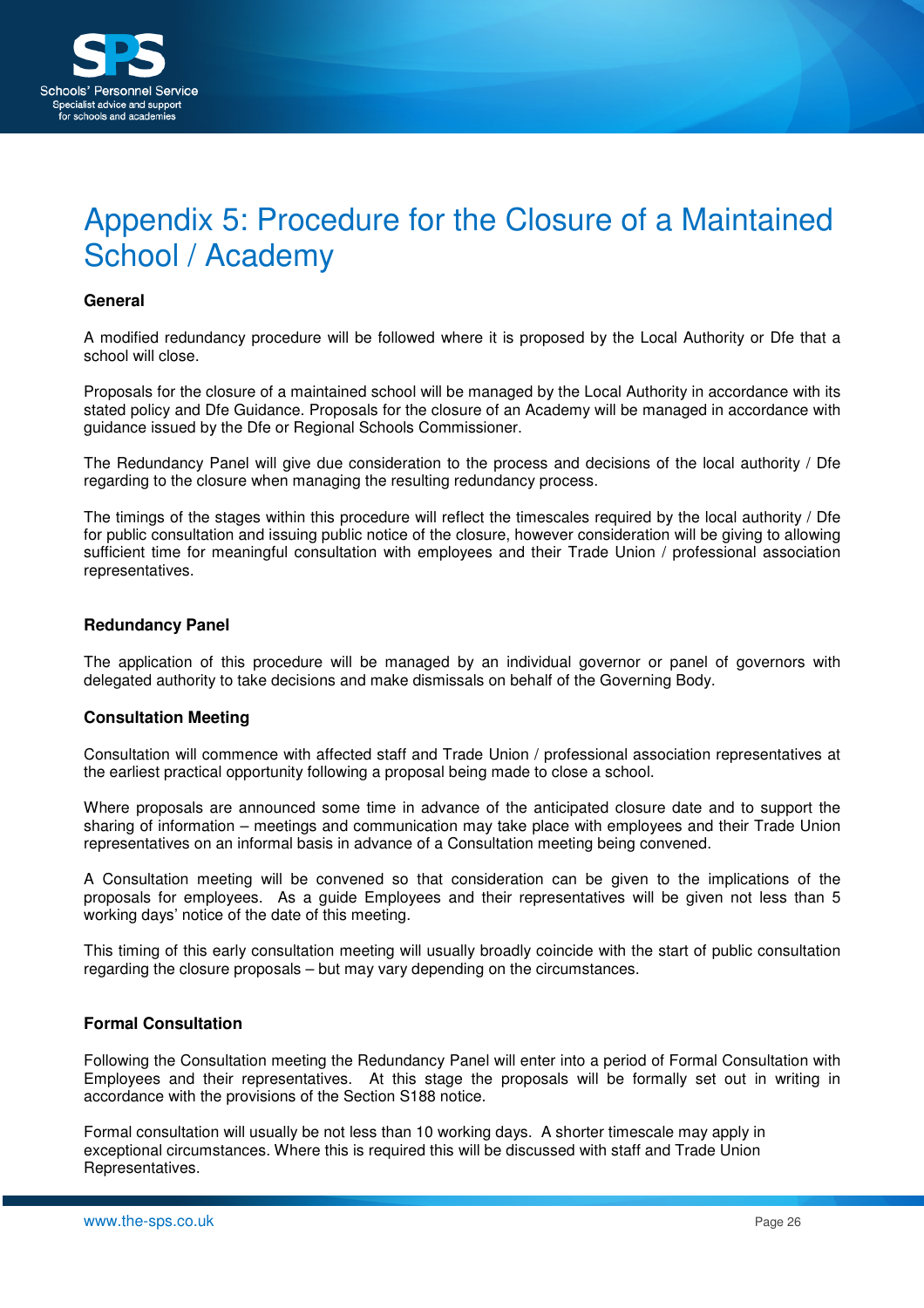

Where it is proposed that more than 20 Employees will be made redundant within a period of 90 days or less – the School will follow the following timescales for consultation as required by statute (TULRA 1992):

| Employees to be dismissed at the<br>establishment over a 90 day period | Minimum period consultation should start before<br>notice of first dismissal is issued |  |  |  |  |  |  |  |
|------------------------------------------------------------------------|----------------------------------------------------------------------------------------|--|--|--|--|--|--|--|
| 20-99 Employees                                                        | 30 calendar days                                                                       |  |  |  |  |  |  |  |
| More than 100 Employees                                                | 45 calendar days                                                                       |  |  |  |  |  |  |  |

The school will notify the Department for Business Innovation and Skills in instances where it is proposed that more than 20 Employees will be made redundant within a period of 90 days or less.

Please refer to section 15/16 of the procedure for further information regarding formal consultation

#### **Individual Consultation**

During the formal consultation period Employees will be given the opportunity to meet on a 1:1 basis with a representative from the School/ Local Authority to discuss the implications of the proposals for the individual and any comments they wish to make.

#### **Consideration of Responses**

At the end of the formal consultation period the Redundancy Panel will consider any comments and counter proposals which have been made by Employees or their representatives and respond in writing, as appropriate.

Should the School's proposals be amended as a result of the consultation process Employees and their representatives will be advised of this. Where counter proposals are rejected, the reasons will be stated.

#### **At Risk Notification**

Should no alternatives to redundancy be identified Employees will be notified in writing that they are formally 'at risk' and have been provisionally selected for redundancy.

Where necessary 'at risk' notifications may be issued in advance of a final local authority decision being made to close the school.

Employees will have the opportunity to attend a Decision Meeting to discuss their reasons for selection for redundancy.

The outcome of the Decision meeting will be confirmed in writing usually within 5 working days.

Please refer to section 24 of the procedure for further information regarding the Decision Meeting

#### **Notice**

Written notice of redundancy will not be issued until the conclusion of public notice and only once the Corporate Director / Cabinet member has confirmed the final closure decision.

Notice will be the greater of an employee's contractual or statutory notice entitlement